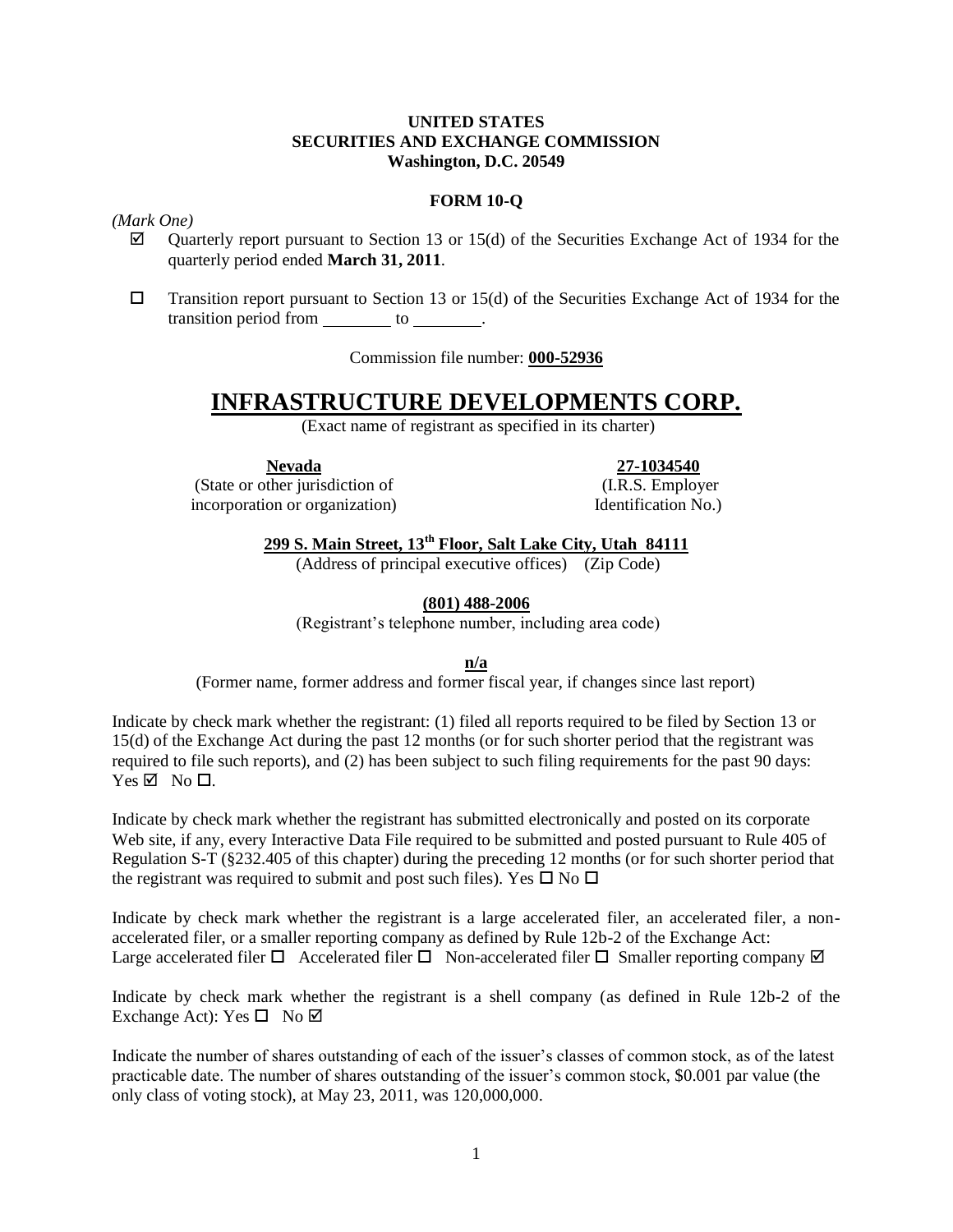## **TABLE OF CONTENTS**

## **PART I – FINANCIAL INFORMATION**

| Item 1. |                                                                                           |
|---------|-------------------------------------------------------------------------------------------|
|         | Consolidate Balance Sheets as of March 31, 2011 (unaudited) and June 30,                  |
|         | Unaudited, Consolidated Statements of Operations for the three and nine month             |
|         | Unaudited, Consolidated Statements of Cash Flows for the nine month periods ended         |
|         |                                                                                           |
| Item 2. | Management's Discussion and Analysis of Financial Condition and Results of Operations  13 |
| Item 3. |                                                                                           |
|         |                                                                                           |

# **PART II – OTHER INFORMATION**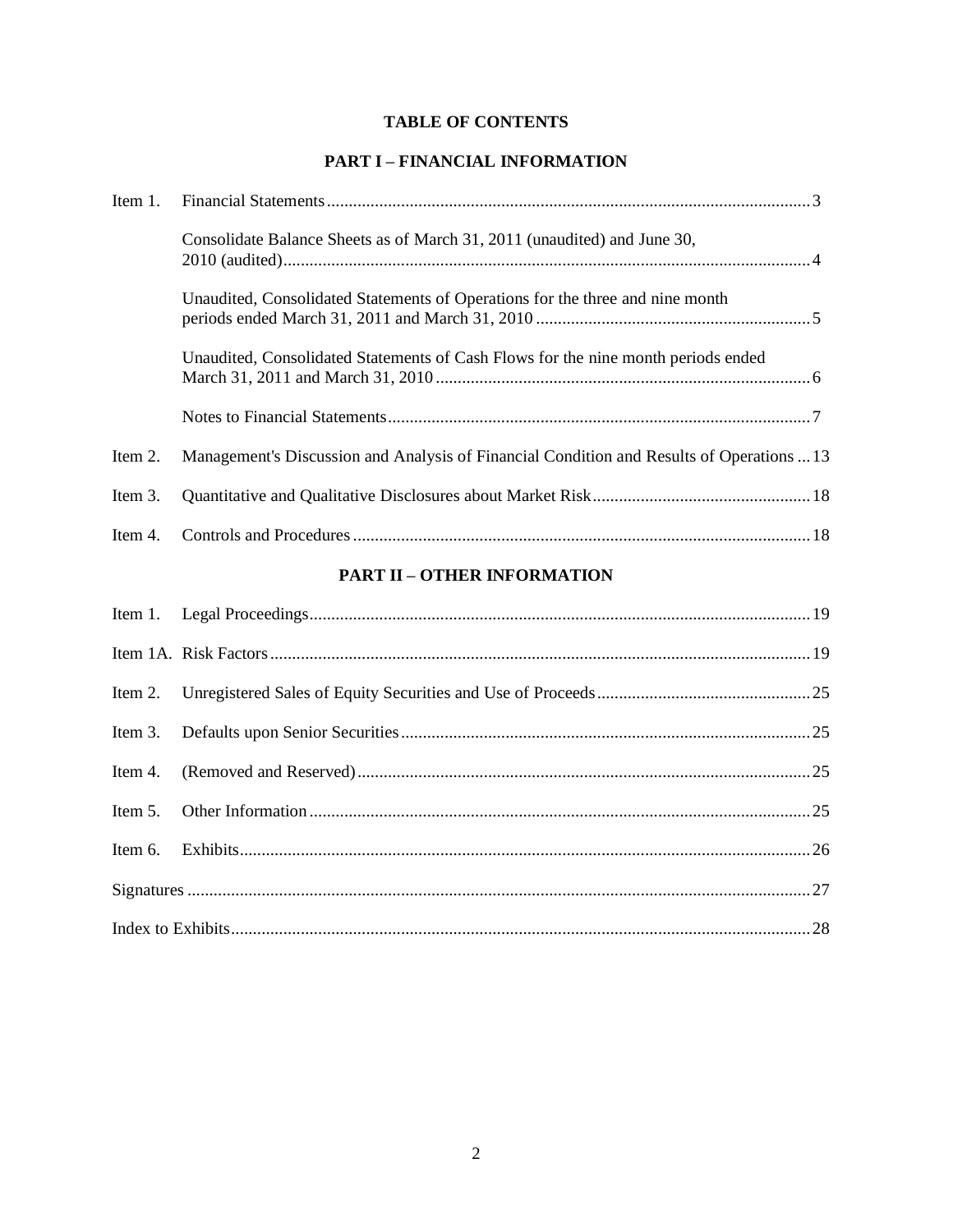## **PART I – FINANCIAL INFORMATION**

#### **ITEM 1. FINANCIAL STATEMENTS**

As used herein, the terms "Company," "we," "our," and "us" refer to Infrastructure Developments Corp., a Nevada corporation, and our subsidiaries and predecessors, unless otherwise indicated. In the opinion of management, the accompanying unaudited financial statements included in this Form 10-Q reflect all adjustments (consisting only of normal recurring accruals) necessary for a fair presentation of the results of operations for the periods presented. The results of operations for the periods presented are not necessarily indicative of the results to be expected for the full year.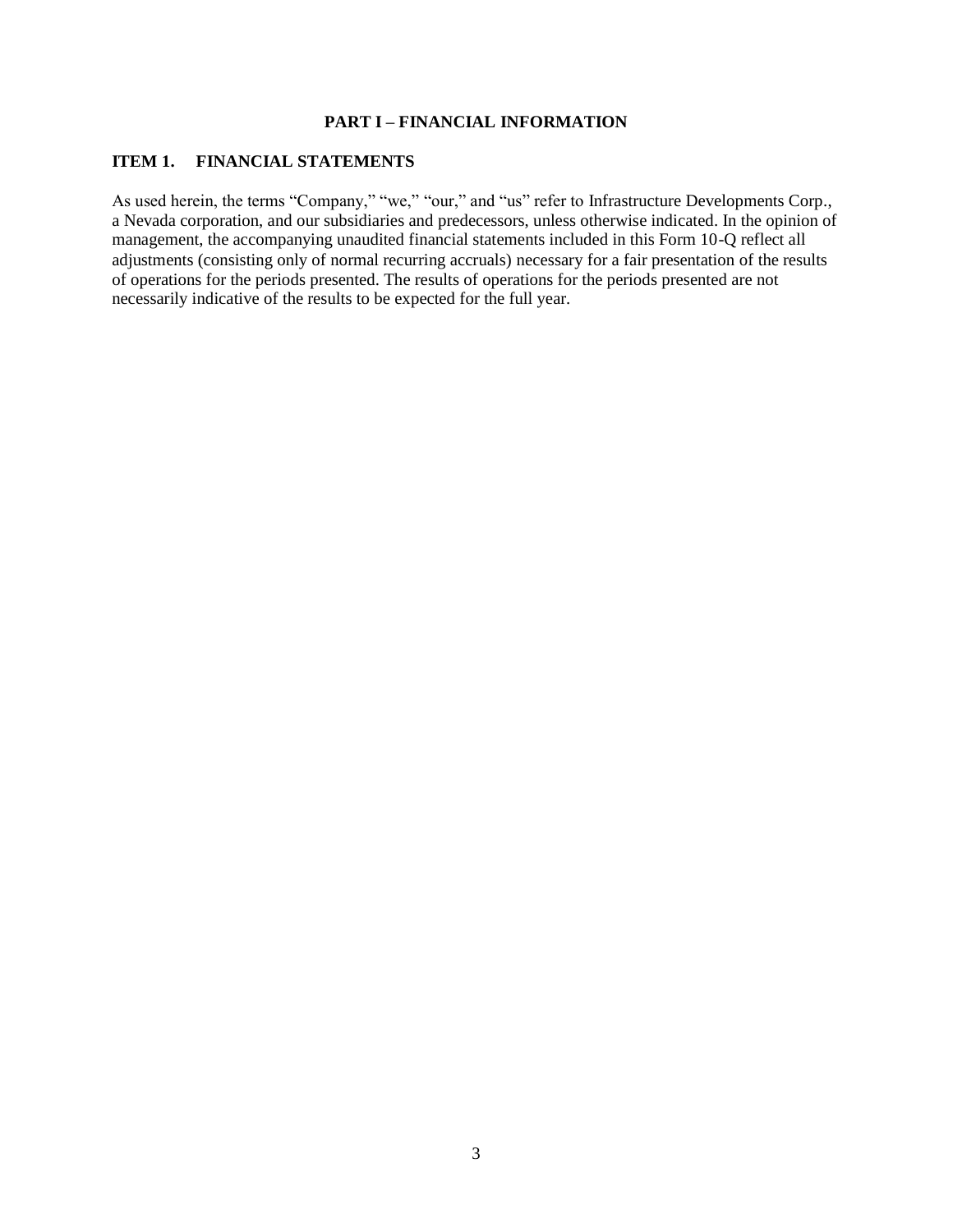#### **Infrastructure Developments Corp. Consolidated Balance Sheets**

| <b>ASSETS</b>                                                                                                    |    | As of<br><b>March 31, 2011</b><br>(Unaudited)                   | As of<br>June 30, 2010<br>(Audited)                                     |  |
|------------------------------------------------------------------------------------------------------------------|----|-----------------------------------------------------------------|-------------------------------------------------------------------------|--|
| <b>CURRENT ASSETS</b>                                                                                            |    |                                                                 |                                                                         |  |
| Cash<br>Receivables, net<br>Inventories<br>Prepaid expenses<br>Other current assets<br>Total current assets      | \$ | 101,416<br>93,571<br>594,481<br>141,887<br>134,300<br>1,065,655 | \$<br>55,939<br>577,471<br>2,231,449<br>177,391<br>218,971<br>3,261,221 |  |
| FIXED ASSETS, Net                                                                                                |    | 1,244,703                                                       | 2,986,340                                                               |  |
| <b>TOTAL ASSETS</b>                                                                                              | \$ | 2,310,359                                                       | \$6,247,561                                                             |  |
| <b>LIABILITIES AND STOCKHOLDERS' EQUITY</b>                                                                      |    |                                                                 |                                                                         |  |
| <b>CURRENT LIABILITIES</b><br>Notes Payable<br>Accounts payable<br>Accrued expenses<br>Total current liabilities | \$ | 289,968<br>48,707<br>228,300<br>566,976                         | \$2,434,002<br>598,379<br>258,543<br>3,290,924                          |  |
| <b>LONG TERM DEBT</b>                                                                                            |    | 2,442,003                                                       |                                                                         |  |
| <b>TOTAL LIABILITIES</b>                                                                                         |    | 3,008,979                                                       | 3,290,924                                                               |  |
| STOCKHOLDERS' EQUITY                                                                                             |    |                                                                 |                                                                         |  |
| <b>Common Stock</b><br>Authorized: 500,000,000 common shares with \$0.001 par value<br>Issued: 120,000,000       |    | 30,379                                                          | 30,379                                                                  |  |
| Additional paid-in capital                                                                                       |    | 5,946,396                                                       | 5,946,396                                                               |  |
| <b>Retained loss</b>                                                                                             |    | (6,675,395)                                                     | (3,020,138)                                                             |  |
| <b>Total Stockholders' Equity</b>                                                                                |    | (698, 620)                                                      | 2,956,637                                                               |  |
| TOTAL LIABILITIES AND STOCKHOLDERS' EQUITY                                                                       | \$ | 2,310,359                                                       | \$6,247,561                                                             |  |

The accompanying notes are an integral part of these consolidated financial statements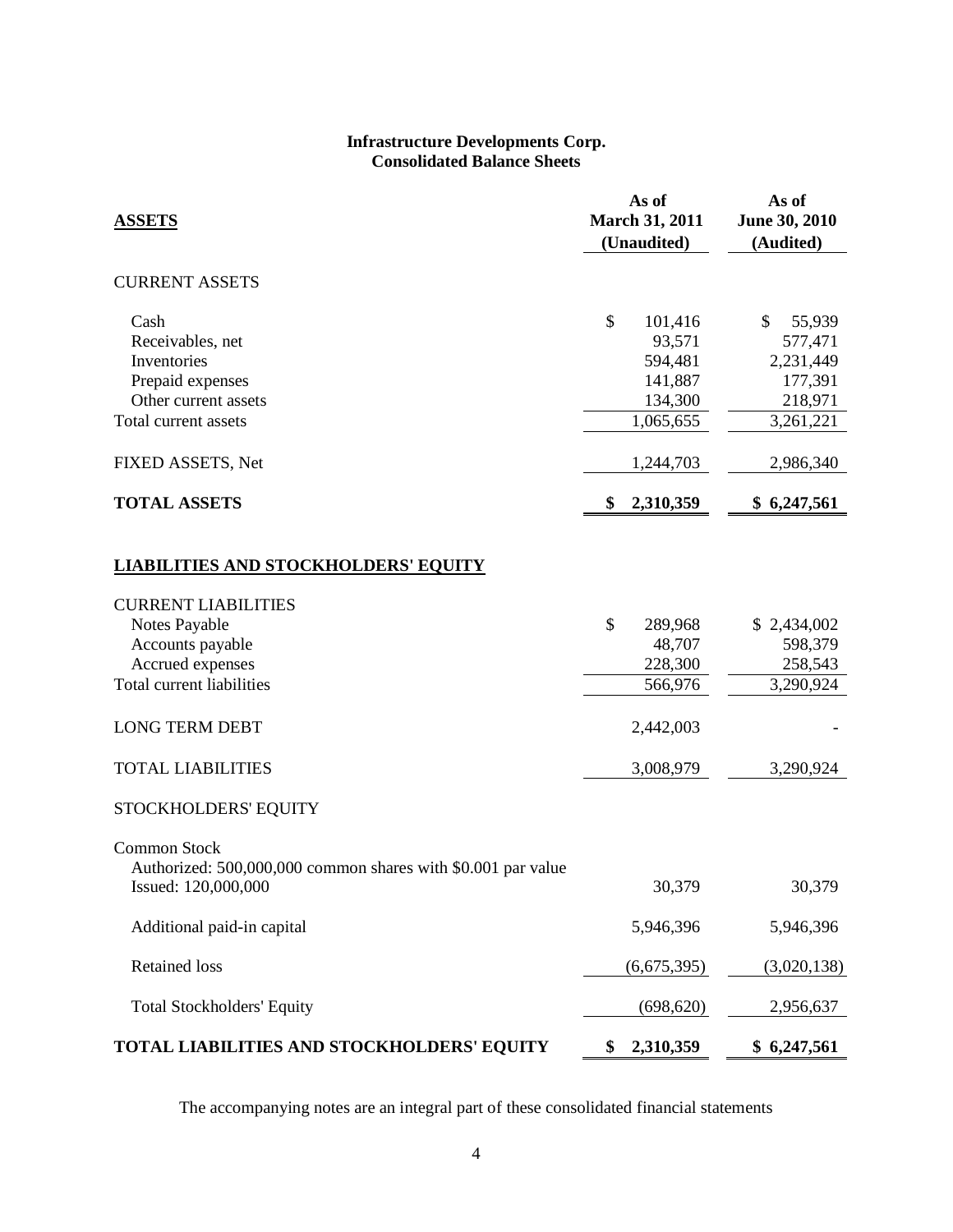#### **Infrastructure Developments Corp. Consolidated Statements of Operations**

|                                                             | <b>Three Months Ended</b><br>March 31, 2011<br>(Unaudited) | <b>Three Months Ended</b><br><b>March 31, 2010</b><br>(Unaudited) | <b>Nine Months Ended</b><br>March 31, 2011<br>(Unaudited) | <b>Nine Months Ended</b><br><b>March 31, 2010</b><br>(Unaudited) |
|-------------------------------------------------------------|------------------------------------------------------------|-------------------------------------------------------------------|-----------------------------------------------------------|------------------------------------------------------------------|
| Net revenues:                                               |                                                            |                                                                   |                                                           |                                                                  |
| Contract Income                                             | \$                                                         | \$                                                                | \$<br>300,492                                             | \$                                                               |
| <b>Equipment Rental</b>                                     |                                                            |                                                                   |                                                           | 491,132                                                          |
| Project Management                                          | 189.469                                                    | 1,482,064                                                         | 199.699                                                   | 2,388,252                                                        |
| <b>Total net revenues</b>                                   | 189,469                                                    | 1,482,064                                                         | 500,191                                                   | 2,879,384                                                        |
| <b>Cost of Goods Sold</b>                                   | 208,552                                                    | 1,473,621                                                         | 749,705                                                   | 2,463,587                                                        |
| Gross profit (Loss)                                         | (19,083)                                                   | 8,443                                                             | (249, 514)                                                | 415,797                                                          |
| Operating expenses:                                         |                                                            |                                                                   |                                                           |                                                                  |
| General, selling and administrative expenses                | 517.689                                                    | 46,399                                                            | 672,113                                                   | 216.189                                                          |
| Salaries and wages                                          | 92,694                                                     | 73,662                                                            | 233,694                                                   | 207,174                                                          |
| Provision for slow moving inventory                         | 1,387,123                                                  |                                                                   | 1,387,123                                                 |                                                                  |
| Bad debt expense<br>Depreciation and amortization expense   | 357,321                                                    | 14,018                                                            | 357,321                                                   | 42,055                                                           |
| <b>Total operating expenses</b>                             | 2,354,827                                                  | 134,079                                                           | 2,650,251                                                 | 465,418                                                          |
| <b>Loss from operations</b>                                 | (2,373,909)                                                | (125, 636)                                                        | (2,899,765)                                               | (49, 621)                                                        |
| Other income (expense):                                     |                                                            |                                                                   |                                                           |                                                                  |
| Loss from sale of fixed asset                               | (1,091,071)                                                |                                                                   | (1,091,071)                                               |                                                                  |
| Other income (expense)                                      | 335,715                                                    | 141,856                                                           | 335.546                                                   | 103,585                                                          |
| Total other income (expense)                                | (755, 356)                                                 | 141,856                                                           | (755, 526)                                                | 103,585                                                          |
| Income (loss) before income tax                             | (3,129,266)                                                | 16,220                                                            | (3,655,290)                                               | 53,964                                                           |
| Provision for income taxes                                  |                                                            |                                                                   |                                                           |                                                                  |
| <b>Net Income (Loss)</b>                                    | \$<br>(3,129,266)                                          | \$<br>16,220                                                      | (3,655,290)<br>\$                                         | 53,964                                                           |
| Basic income (loss) per share                               | (0.03)<br>\$                                               | \$<br>0.00                                                        | (0.03)<br>\$                                              | 0.00                                                             |
| Fully diluted income (loss) per share                       | \$<br>(0.03)                                               | $\overline{\mathcal{S}}$<br>0.00                                  | \$<br>(0.03)                                              | \$<br>0.00                                                       |
| Basic weighted average number of shares outstanding         | 120,000,000                                                | 14,000,000                                                        | 120,000,000                                               | 14,000,000                                                       |
| Fully diluted weighted average number of shares outstanding | 120,000,000                                                | 14,000,000                                                        | 120,000,000                                               | 14,000,000                                                       |

The accompanying notes are an integral part of these consolidated financial statements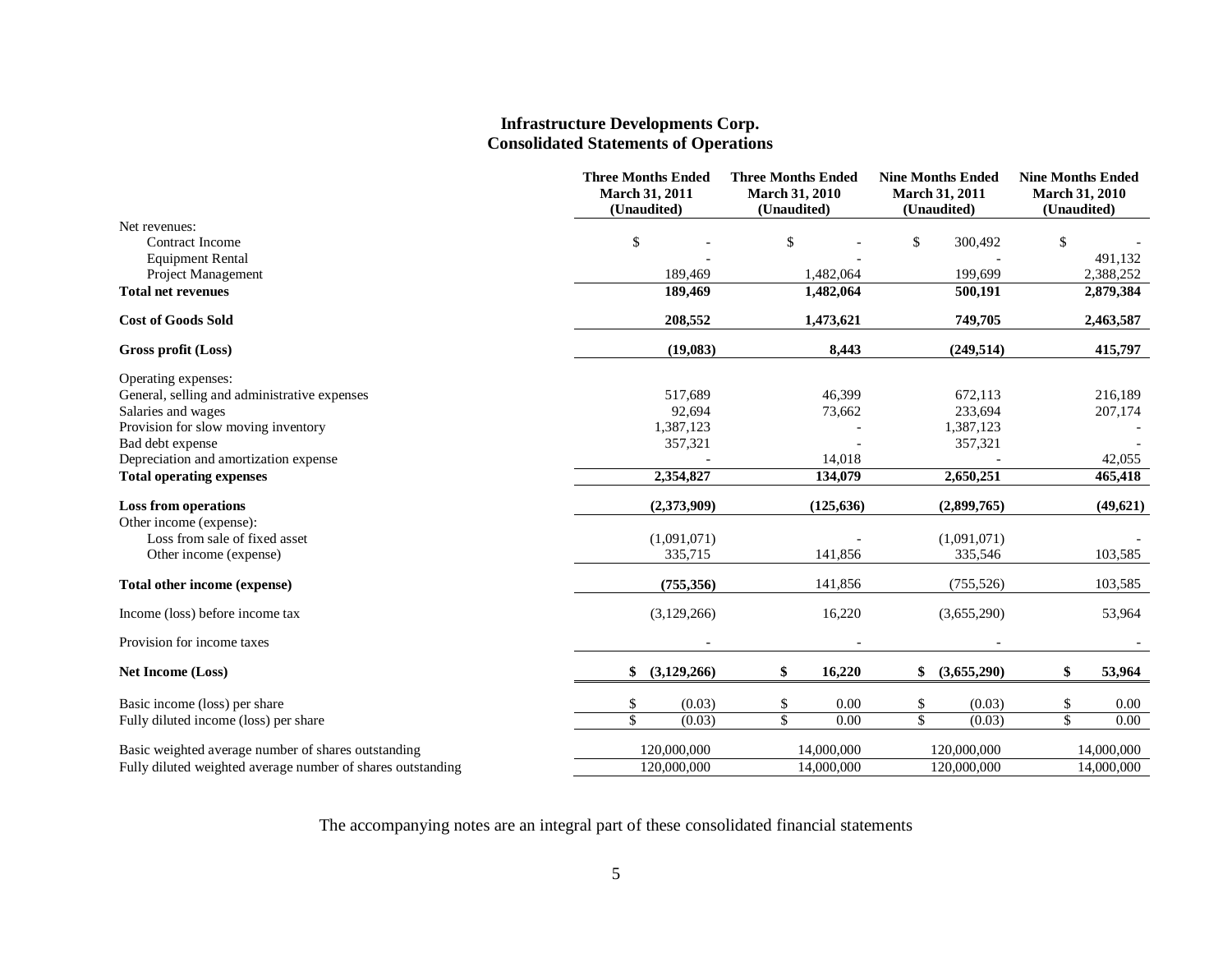#### **Infrastructure Developments Corp. Consolidated Statements of Cash Flows**

|                                                         |    | <b>Nine Months</b><br><b>Ended</b><br><b>March 31, 2011</b><br>(Unaudited) | <b>Nine Months</b><br><b>Ended</b><br><b>March 31, 2010</b><br>(Unaudited) |             |
|---------------------------------------------------------|----|----------------------------------------------------------------------------|----------------------------------------------------------------------------|-------------|
| CASH FLOWS FROM OPERATING ACTIVITIES                    |    |                                                                            |                                                                            |             |
| Net income (loss)                                       | \$ | (3,655,290)                                                                | \$                                                                         | 53,961      |
| Adjustments to reconcile net income to net cash         |    |                                                                            |                                                                            |             |
| provided by operating activities:                       |    |                                                                            |                                                                            |             |
| Depreciation and amortization                           |    | 238,117                                                                    |                                                                            | 240,140     |
| Loss on disposition of assets                           |    | 1,091,071                                                                  |                                                                            | 38,500      |
| Changes in operating Assets and Liabilities:            |    |                                                                            |                                                                            |             |
| Decrease (increase) in:                                 |    |                                                                            |                                                                            |             |
| Accounts receivable                                     |    | 483,900                                                                    |                                                                            | (179,766)   |
| Inventories                                             |    | 1,636,967                                                                  |                                                                            | 130,000     |
| Prepaid expenses                                        |    | 35,504                                                                     |                                                                            | (80, 679)   |
| Other current assets                                    |    | 84,705                                                                     |                                                                            | 24,893      |
| Increase (decrease) in:                                 |    |                                                                            |                                                                            |             |
| Notes payable                                           |    | (2,144,034)                                                                |                                                                            | 44,593      |
| Accounts payable                                        |    | (549, 671)                                                                 |                                                                            | 562,505     |
| <b>Accrued liabilities</b>                              |    | (30,243)                                                                   |                                                                            | 227,748     |
| <b>Net Cash Provided (Used) in Operating Activities</b> |    | (2,808,974)                                                                |                                                                            | 1,061,896   |
| CASH FLOWS FROM INVESTING ACTIVITIES                    |    |                                                                            |                                                                            |             |
| Purchase of property and equipment                      |    |                                                                            |                                                                            | (1,220,649) |
| Proceeds from sale of Fixed Assets                      |    | 412,446                                                                    |                                                                            |             |
| <b>Net Cash Provided (Used) by Investing Activities</b> |    | 412,446                                                                    |                                                                            | (1,220,649) |
| CASH FLOWS FROM FINANCING ACTIVITIES                    |    |                                                                            |                                                                            |             |
| <b>Stock Subscription</b>                               |    |                                                                            |                                                                            | 384,244     |
| Increase in long Term Debt                              |    | 2,442,003                                                                  |                                                                            |             |
| <b>Net Cash Provided by Financing Activities</b>        |    | 2,442,003                                                                  |                                                                            | 384,244     |
| NET INCREASE IN CASH                                    |    | 45,477                                                                     |                                                                            | 225,491     |
| CASH AT BEGINNING OF PERIOD                             |    | 55,939                                                                     |                                                                            | 126,164     |
| <b>CASH AT END OF PERIOD</b>                            | \$ | 101,416                                                                    | \$                                                                         | 351,655     |

The accompanying notes are an integral part of these financial statements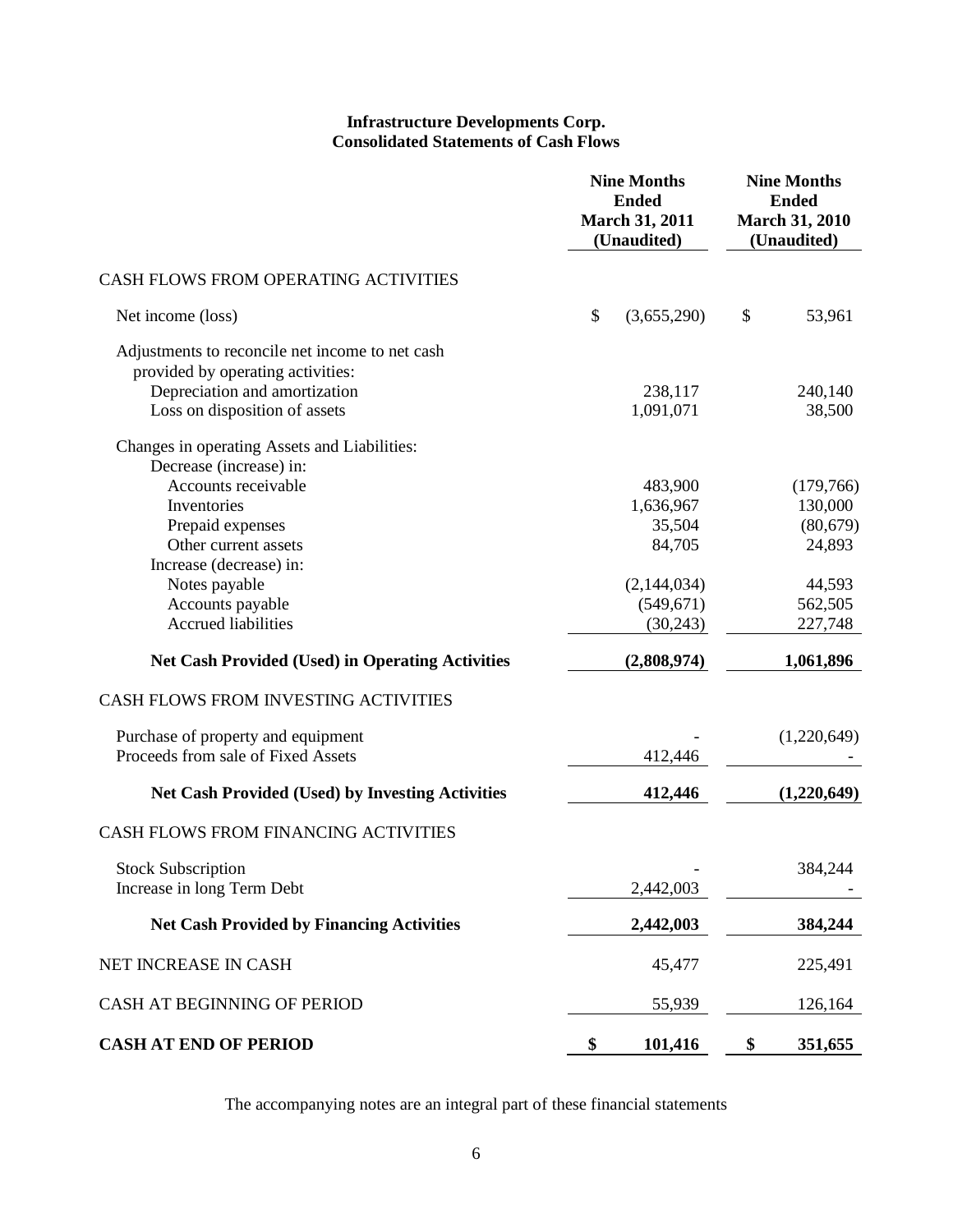#### NOTE 1 - ORGANIZATION AND HISTORY

Infrastructure Developments Corp., formerly  $1<sup>st</sup>$  Home Buy and Sell Ltd., was incorporated under the laws of the state of Nevada on August 10, 2006, and changed its name to "Infrastructure Developments Corp." on March 1, 2010. As used to herein, the term "Company" refers to Infrastructure Developments Corp., and its subsidiaries.

The Company conducts its business through its wholly-owned subsidiaries focusing on project management in Southeast Asia, Africa, and Middle East. The Company aims to fill an underserved niche in the global project spectrum. It targets specialized projects and subcontracts that are too small to attract the attention of the giant multinational firms but which still require world class engineering expertise.

On April 14, 2010, the Company and Intelspec International Inc. ("Intelspec"), a Nevada corporation engaged in engineering, construction, and project management executed a stock exchange agreement, whereby the Company agreed to acquire 100% of the issued and outstanding shares of Intelspec in exchange for 14,000,000 shares of the Company's common stock. Since the owners of Intelspec became the principal shareholders of the Company through the merger, Intelspec is considered the acquirer for accounting purposes and this merger is accounted for as a reverse acquisition or recapitalization of Intelspec.

### NOTE 2 – SIGNIFICANT ACCOUNTING POLICIES

a. Principles of Consolidation

The consolidated financial statements herein include the operations of Intelspec and the consolidated operations of the Company and its wholly-owned subsidiaries. All intercompany transactions and balances have been eliminated in consolidation.

b. Cash and Cash Equivalents

The Company considers all highly liquid investments with original maturities to the Company of three months or less to be cash equivalents.

c. Accounts Receivable

Accounts receivable are carried at original invoice amount less an estimate made for doubtful receivables based on a review of all outstanding amounts on a monthly basis. Specific reserves are estimated by management based on certain assumptions and variables, including the customer's financial condition, age of the customer's receivables, and changes in payment histories. Trade receivables are written off when deemed uncollectible. Recoveries of trade receivables previously written off are recorded when received.

A trade receivable is considered to be past due if any portion of the receivable balance has not been received by the contractual pay date. Interest is not charged on trade receivables that are past due.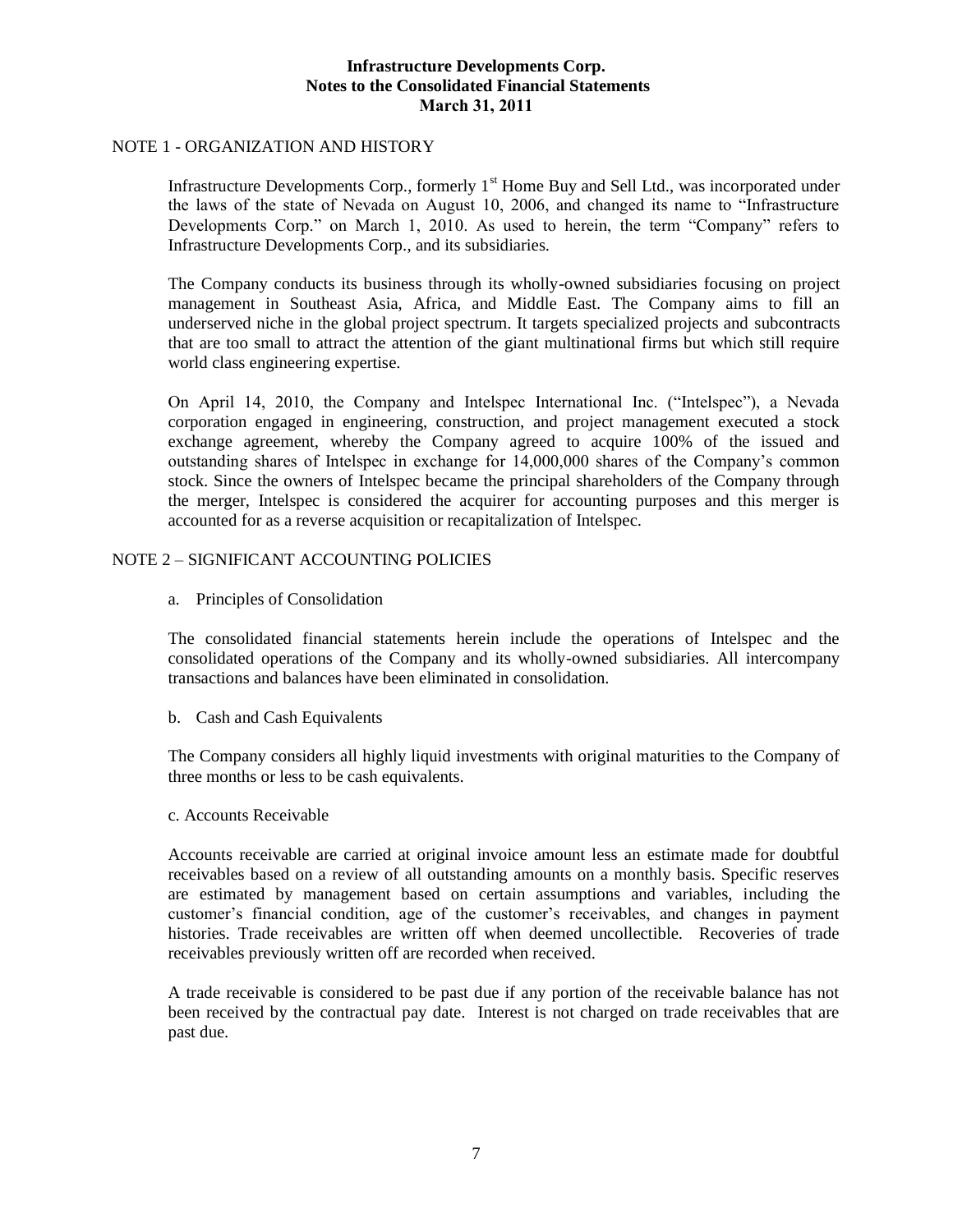### NOTE 2 – SIGNIFICANT ACCOUNTING POLICIES (Continued)

d. Inventory

Inventories consist of limestone quarry run/feed stock/aggregate to be sold, stated at the lower of cost or market. The cost is determined by specific identification method. Cost includes processing costs and other incidental expenses incurred in bringing inventories to their present location and condition. The Company records a reserve if the fair value of inventory is determined to be less than the cost.

#### e. Property and Equipment

Property and equipment are recorded at cost, less accumulated depreciation. Depreciation and amortization on capital leases and property and equipment are determined using the straight line method over the estimated useful lives (usually ten years) of the assets or terms of the leases. Expenditures for maintenance and repairs are expensed when incurred and betterments are capitalized. Gains and losses on the sale of property and equipment are reflected in operations.

#### f. Revenue Recognition

Revenues from Sales and services consist of revenues earned in the Company's activity as project & construction equipment management & operations, sale of quarry run, aggregate, equipment rental income and miscellaneous services provided. All sales/service revenue is recognized when the sale/service is complete and the Company has determined that the sale/service proceeds are collectible.

#### g. Stock Based Compensation

The Company adopted SFAS No. 123-R effective January 1, 2006 using the modified prospective method. Under this transition method, stock compensation expense includes compensation expense for all stock-based compensation awards granted on or after January 1, 2006, based on the grant-date fair value estimated in accordance with the provisions of SFAS No. 123-R.

The Company issued no compensatory options to its employees during the period.

#### h. Foreign Exchange

The Company's reporting currency is the United States dollar. The Company's functional currency is also the U.S. Dollar ("USD"). Transactions denominated in foreign currencies are translated into USD and recorded at the foreign exchange rate prevailing at the date of the transaction. Monetary assets and liabilities denominated in foreign currencies, which are stated at historical cost, are translated into USD at the foreign exchange rates prevailing at the balance sheet date. Realized and unrealized foreign exchange differences arising on translation are recognized in the income statement.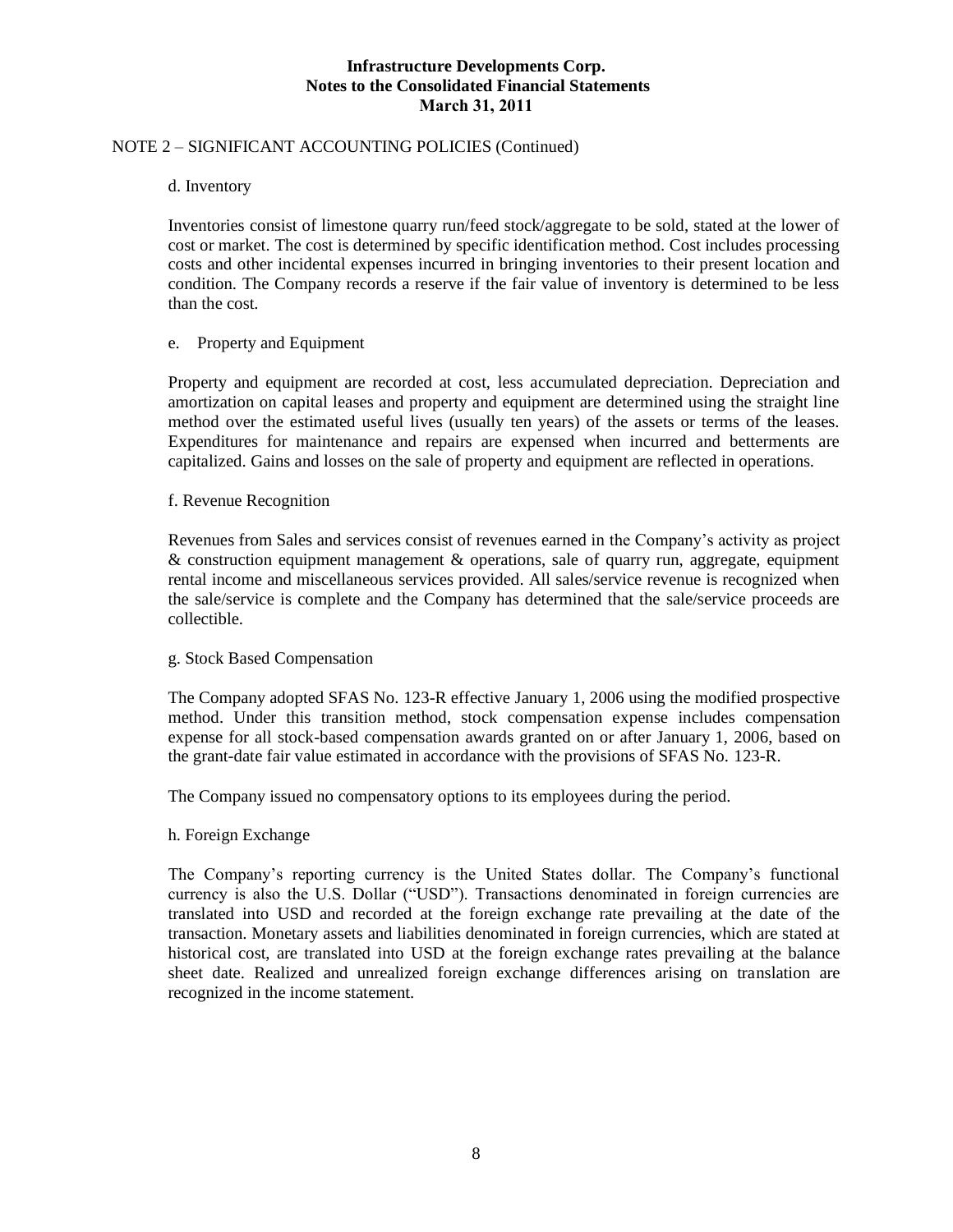### NOTE 2 – SIGNIFICANT ACCOUNTING POLICIES (Continued)

i. Advertising

The Company expenses the cost of advertising as incurred. For the three and nine months ended March 31, 2011, the Company had no advertising expenses totaled. Advertising expenses are included in direct costs and general and administrative expense in the accompanying statements of income.

#### j. Income Taxes

The Company accounts for income taxes using the asset and liability method. Under the asset and liability method, deferred tax assets and liabilities are recognized for future tax consequences attributable to differences between the financial statement carrying amounts of existing assets and liabilities and their respective tax bases. Deferred tax assets and liabilities are measured using enacted tax rates expected to apply to taxable income in the years in which those temporary differences are expected to be recovered or settled. The effect on deferred tax assets and liabilities of a change in tax rates is recognized in income in the period that includes the enactment date.

#### k. Income per Common Share

The computation of basic earnings per common share is based on the weighted average number of shares outstanding during each year. The computation of diluted earnings per common share is based on the weighted average number of shares outstanding during the year, plus the common stock equivalents that would arise from the exercise of stock options and warrants outstanding, using the treasury stock method and the average market price per share during the year.

#### l. Impairment of Long-Lived Assets

The Company reviews long-lived assets such as property, equipment, investments and definitelived intangibles for impairment annually and whenever events or changes in circumstances indicate that the carrying value of an asset may not be recoverable. As required by Statement of Financial Accounting Standards No. 144, the Company uses an estimate of the future undiscounted net cash flows of the related asset or group of assets over their remaining economic useful lives in measuring whether the assets are recoverable. If the carrying amount of an asset exceeds its estimated future cash flows, an impairment charge is recognized for the amount by which the carrying amount exceeds the estimated fair value of the asset. Impairment of long-lived assets is assessed at the lowest levels for which there are identifiable cash flows that are independent of other groups of assets.

Assets to be disposed of are reported at the lower of the carrying amount or fair value, less the estimated costs to sell. In addition, depreciation of the asset ceases. During the three and nine months ended March 31, 2011, no impairment of long-lived assets was recorded.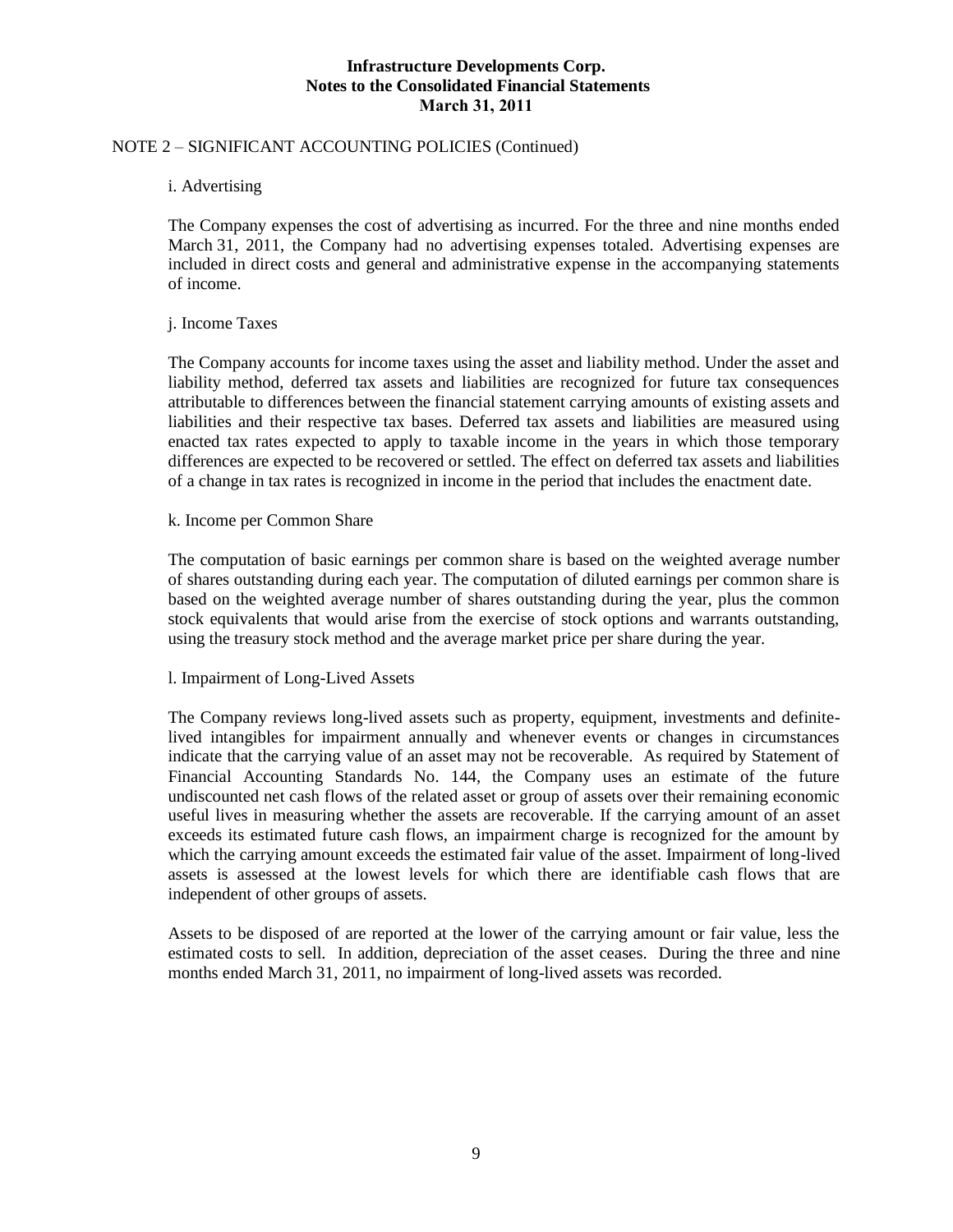### NOTE 2 – SIGNIFICANT ACCOUNTING POLICIES (Continued)

#### m. Concentration of Credit Risk and Significant Customers

Financial instruments, which potentially subject the Company to concentration of credit risk, consist primarily of receivables and notes receivable. In the normal course of business, the Company provides credit terms to its customers. Accordingly, the Company performs ongoing credit evaluations of its customers and maintains allowances for possible losses which, when realized, have been within the range of management's expectations.

The Company maintains its cash in bank deposit accounts, which, at times, may exceed federally insured limits. The Company has not experienced any losses in such accounts and believes it is not exposed to any significant credit risk on cash and cash equivalents.

#### NOTE 3 – ESTIMATES

The preparation of financial statements in conformity with accounting principles generally accepted in the United States of America requires management to make estimates and assumptions that affect certain reported amounts. Accordingly, actual results could differ from those estimates.

#### NOTE 4 – SHORT-TERM NOTES PAYABLE AND LINES OF CREDIT

The Company has from time to time short-term borrowings from various unrelated and related entities. These advances are non-interest bearing, unsecured and due upon demand. Due to the short-term nature of the notes the Company has not imputed an interest rate.

#### NOTE 5 – REVERSE ACQUISITION

On April 14, 2010, the Company, Intelspec and those shareholders of Intelspec holding a majority of its outstanding shares closed a transaction pursuant to a Share Exchange Agreement, whereby the Company acquired up to 100% of the outstanding shares of Intelspec's common stock from the Intelspec shareholders in exchange for an aggregate of 14,000,000 shares of common stock. As a result of closing the transaction the former Intelspec shareholders held approximately 70% of the Company's issued and outstanding common stock on closing of the transaction.

#### NOTE 6 – LITIGATION

The Company may become or is subject to investigations, claims or lawsuits ensuing out of the conduct of its business. The Company is currently not aware of any such items, which it believes could have a material effect on its financial position.

#### NOTE 7 – RELATED PARTY TRANSACTIONS

The Company had a non-current note payable with a related party of \$2,442,003 as of March 31, 2011. Pursuant to an oral agreement the payable had an interest rate of 6%, was unsecured, and was due in five years. Subsequent to the end of the period the due date of the payable was committed to writing with the issuance of a promissory note (see *Note 10*).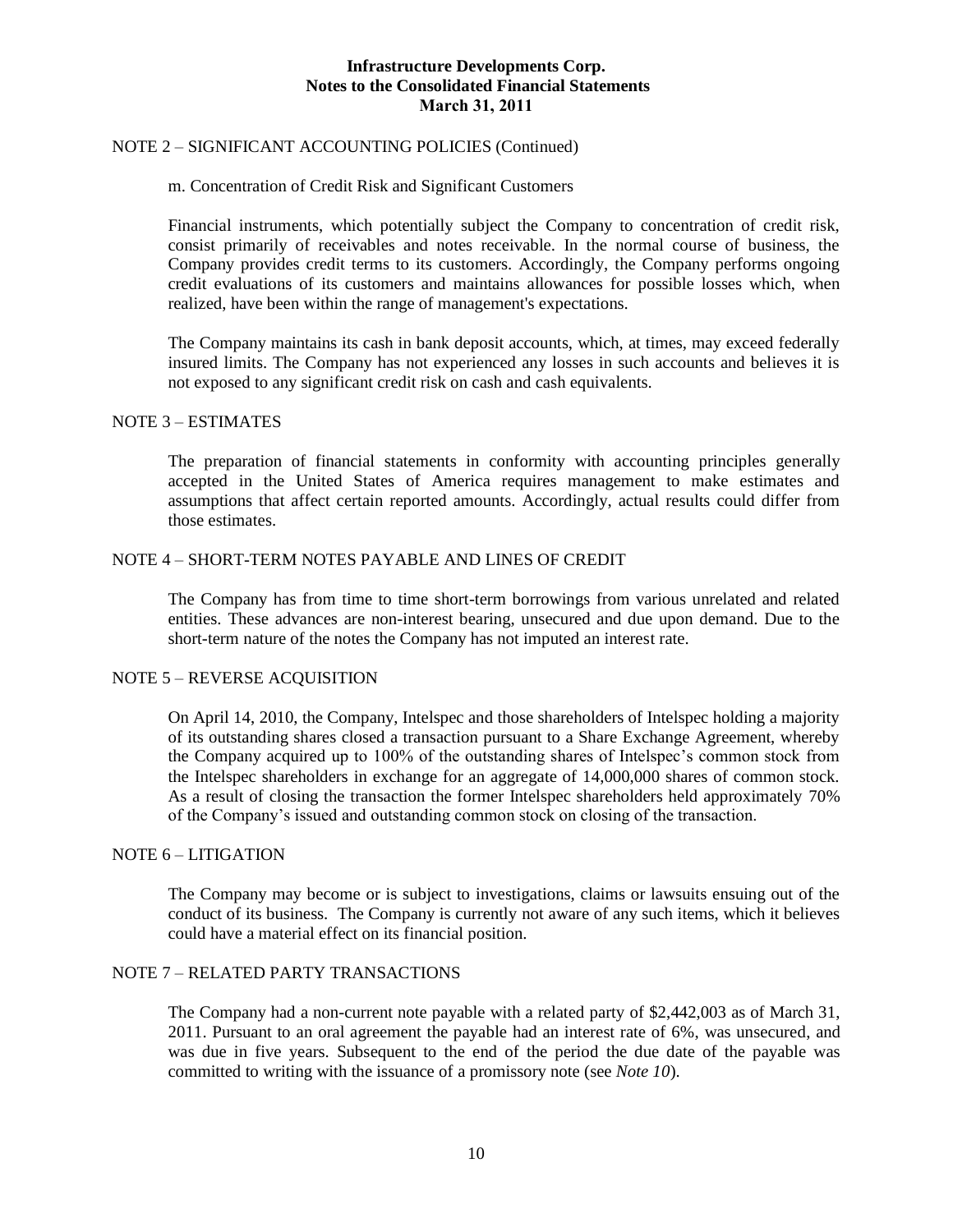### NOTE 8 – FAIR VALUE OF FINANCIAL INSTRUMENTS

The Company's financial instruments consist of cash, investments, receivables, payables, and notes payable. The carrying amount of cash, investments, receivables, and payables approximates fair value because of the short-term nature of these items. The carrying amount of long-term notes payable approximates fair value as the individual borrowings bear interest at market interest rates.

#### NOTE 9 – RECENT ACCOUNTING PRONOUNCEMENTS

In January 2010, the Financial Accounting Standards Board (FASB) issued amended standards that require additional fair value disclosures. These amended standards require disclosures about inputs and valuation techniques used to measure fair value, as well as disclosures about significant transfers, beginning in the first quarter of 2010. Additionally, these amended standards require presentation of disaggregated activity within the reconciliation for fair value measurements using significant unobservable inputs (Level 3), beginning in the first quarter of 2011.

In April 2010, new accounting guidance was issued for the milestone method of revenue recognition. Under the new guidance, an entity can recognize revenue from consideration that is contingent upon achievement of a milestone in the period in which the milestone is achieved only if the milestone meets all criteria to be considered substantive. This guidance is effective prospectively for milestones achieved in fiscal years, and interim period within those years, beginning on or after June 15, 2010. Early adoption is permitted, and if this update is adopted early in other than the first quarter of an entity's fiscal year, then it must be applied retrospectively to the beginning of that fiscal year. The Company is currently assessing the impact of the adoption on its consolidated financial statements. The Company does not expect the new guidance to significantly impact its Consolidated Financial Statements

In December 2010, the FASB updated its guidance related to when to perform step two of the goodwill impairment test for reporting units with zero or negative carrying amounts. The updated guidance requires that for any reporting unit with a zero or negative carrying amount, an entity is required to perform Step 2 of the goodwill impairment test if it is more likely than not that a goodwill impairment exists. In determining whether it is more likely than not that goodwill impairment exists, an entity should consider whether there are any adverse qualitative factors indicating that impairment may exist. The updated guidance is effective for fiscal years, and interim periods within those years, beginning after December 15, 2010. IDVC's adoption did not have a material impact on its consolidated results of operations or financial condition.

In December 2010, the FASB updated its guidance related to disclosure of supplementary pro forma information for business combinations. The updated guidance requires that if comparative financial statements are presented, the pro forma revenue and earnings of the combined entity for the comparable prior reporting period should be reported as though the acquisition date for all business combinations that occurred during the current year had been as of the beginning of the comparable prior annual reporting period only. The updated guidance is effective prospectively for business combinations for which the acquisition date is on or after the beginning of the first annual reporting period beginning on or after December 15, 2010, with early adoption permitted. IDVC's adoption did not have an impact on its consolidated results of operations as the updated guidance only affects disclosures related to future business combinations.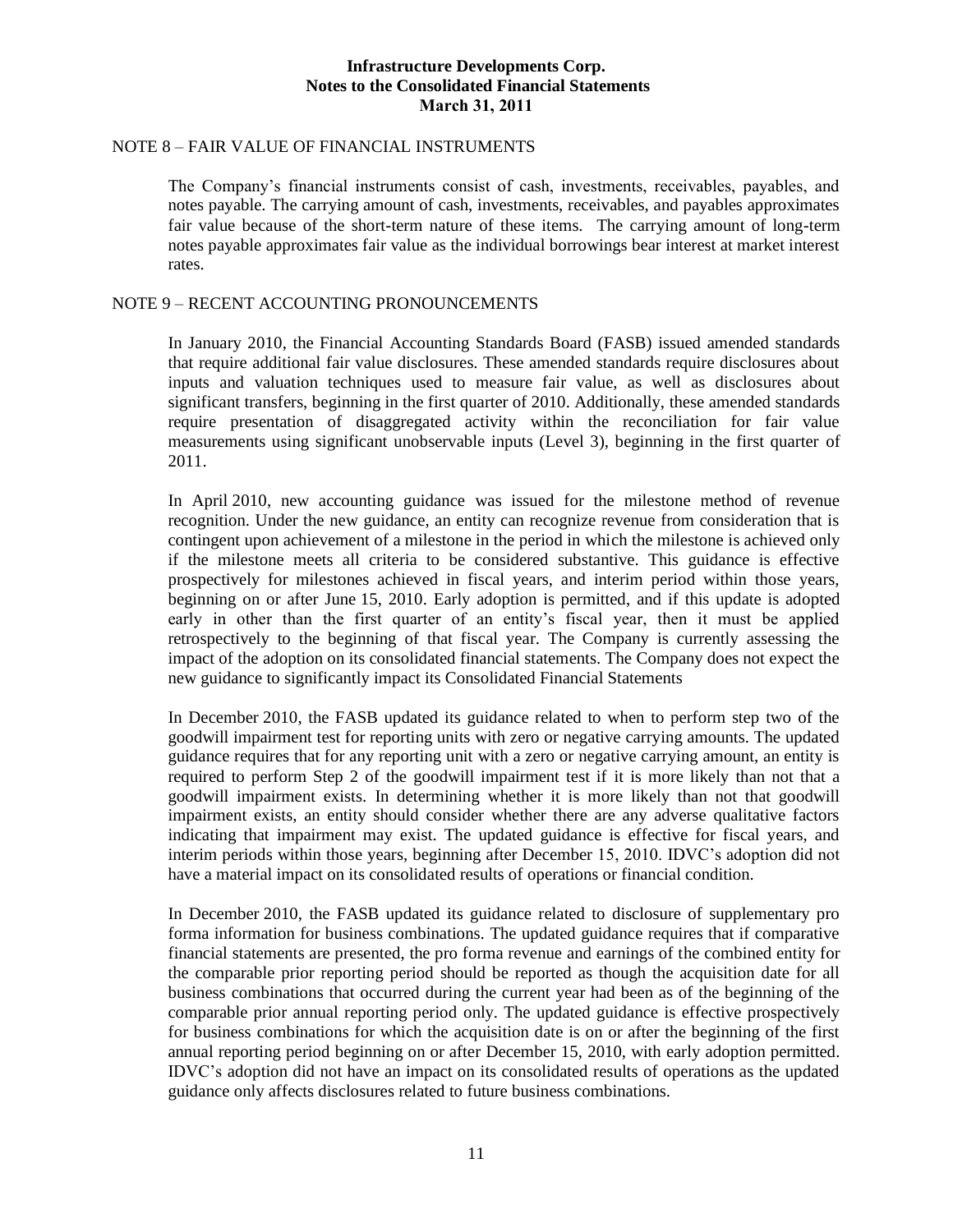## NOTE 10 – SUBSEQUENT EVENTS

In accordance with Accounting Standards Codification (ASC) topic 855-10 "Subsequent Events"*,*  the Company has evaluated subsequent events through the date which the financial statements were available to be issued. The Company has determined that the following such event warrants disclosure or recognition in the financial statements:

 $\bullet$ On May 17, 2011 the Company provided WWA Group with a promissory note (the "Note") to commit an oral agreement to writing for the repayment of debt. The Note is for \$2,442,000 at an interest rate of six percent (6%) per annum to be paid in full by May 17, 2016. The Note includes a provision by which a nominee of WWA Group may hold one seat on the Company's board of directors (the Note is attached hereto as *Exhibit 10.7*).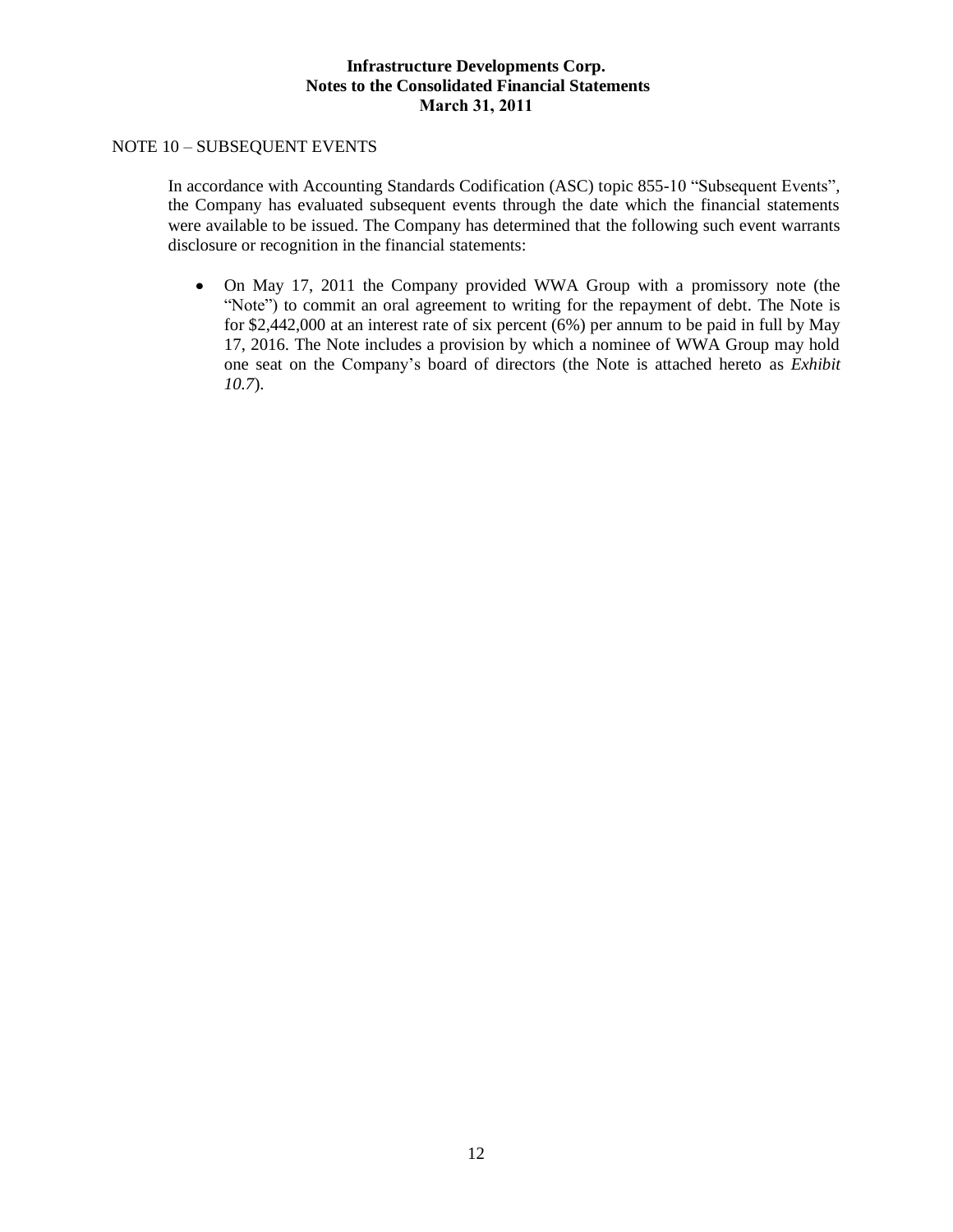## **ITEM 2. MANAGEMENT'S DISCUSSION AND ANALYSIS OF FINANCIAL CONDITION AND RESULTS OF OPERATIONS**

This *Management's Discussion and Analysis of Financial Condition and Results of Operations* and other parts of this quarterly report contain forward-looking statements that involve risks and uncertainties. Forward-looking statements can be identified by words such as "anticipates," "expects," "believes," "plans," "predicts," and similar terms. Forward-looking statements are not guarantees of future performance and our actual results may differ significantly from the results discussed in the forwardlooking statements. Factors that might cause such differences include but are not limited to those discussed in the subsection entitled *Forward-Looking Statements and Factors That May Affect Future Results and Financial Condition* below. The following discussion should be read in conjunction with our financial statements and notes thereto included in this report. All information presented herein is based on our quarterly period ended March 31, 2011. Our fiscal year end is June 30.

## **DISCUSSION AND ANALYSIS OF FINANCIAL CONDITION**

The Company is focused on engineering and project management opportunities in Southeast Asia, the Middle East, and the African continent. We serve an underserved niche in the global project spectrum by targeting specialized projects and subcontracts that are too small to attract multinational firms but still require world class engineering expertise. Our business seeks out small to mid-size contracts and subcontracts in the \$1 million to \$10 million range.

The Company conducts business through its wholly-owned subsidiaries, Intelspec International, Inc. ("Intelspec") a Nevada corporation, and Intelspec's subsidiaries: (i) Intelspec International LLC, a Thai registered foreign branch, (ii) Intelspec LLC, a Delaware limited liability, and (iii) Power Track Projects FZE ("Power Track"), a United Arab Emirates registered Free Zone Enterprise.

### **RESULTS OF OPERATION**

For the three month period ended March 31, 2011:

- (i) The Company broke ground on the construction of the design / build contract for the U.S. Navy's Lido Phase II Project in Indonesia that was awarded to us in September 2010; the project includes building a two-storey barrack, dining facilities, a mess hall, a kitchen, roads, parking areas, and site utilities; the project began generating revenue for us at the end of March 2011 and will be completed by August 2011; we also began discussions with the client to prepare for bids on subsequent phases of the Lido project on the same site.
- (ii) The Company signed a memorandum of understanding with a local developer and an international consultant to manage the development of a 9,000 unit pre-fabricated housing program for the government of Angola; the Angolan government is in the early stages of a \$50 billion program to build one million pre-fabricated and system-built affordable homes across the country; we expect to be involved in this program over the next several years, in cooperation with established local companies and international consultants.
- (iii) The Company began contact with major US construction firms to establish strategic partnerships for domestic US military construction projects; in addition, along with our current partner, the American Security and Operations Group, we are able to bid and work on facilities of a classified nature in the United States, a separate and highly specialized market.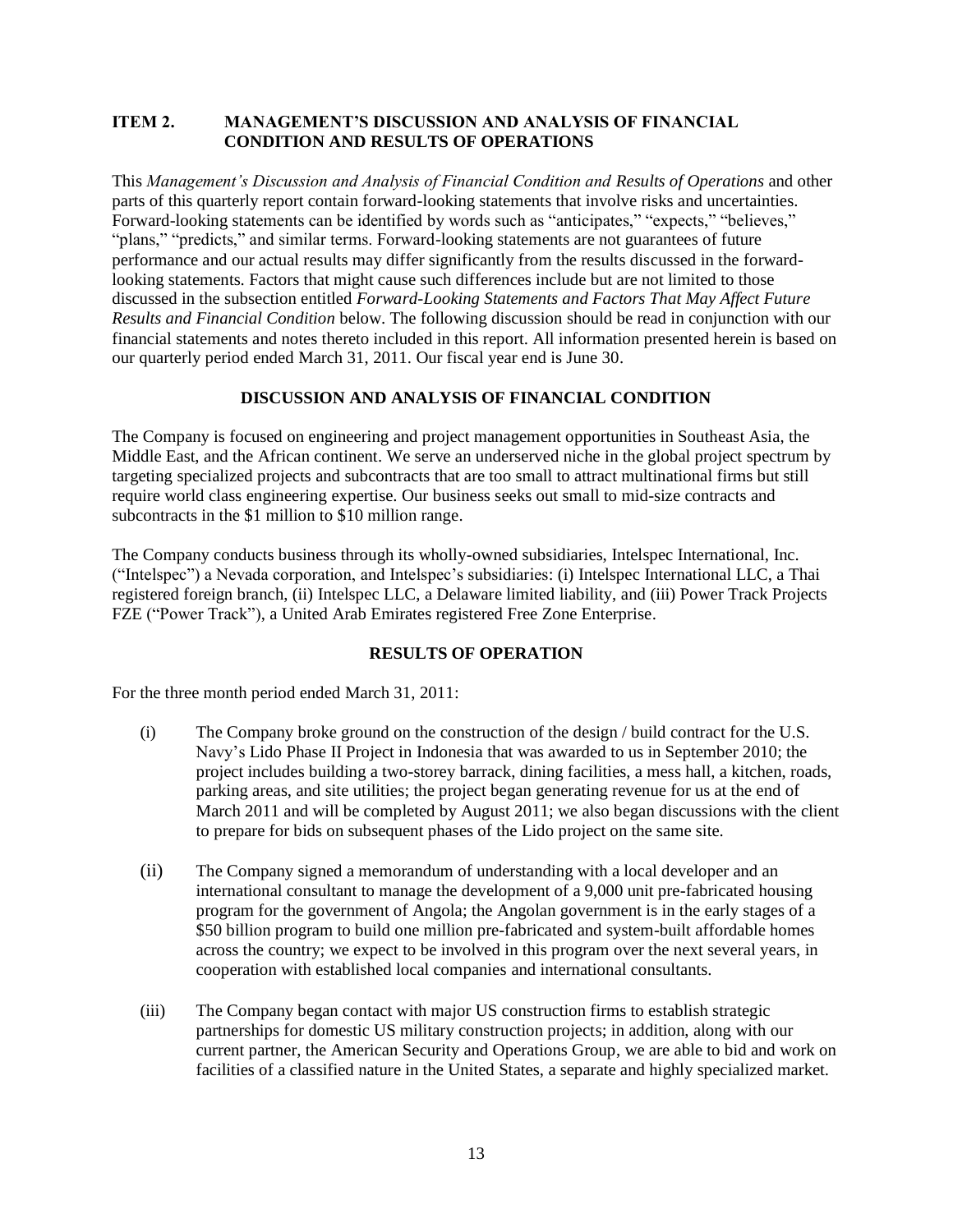- (iv) Power Track wrote off 70% of its processed material inventory and sold over half of its equipment assets at a substantial loss; at this time it is unlikely to be economically feasible for Power Track to resume quarry operations.
- (v) The Company identified and began the bidding process for additional projects in Thailand, East Timor, Cambodia, and Africa.
- (vi) The Company is in the process of evaluating potential joint venture partners and upcoming projects in the new Republic of South Sudan (which is expected to become an independent state by July 2011).

### *Net Losses/Income*

Net loss for the three months ended March 31, 2011 was \$3,129,266 as compared to net income of \$16,219 for the three months ended March 31, 2010. Net loss for the nine months ended March 31, 2011 was \$3,655,290 as compared to net income of \$53,961 for the nine months ended March 31, 2010. The transition to net losses over the comparable periods is primarily due to the winding down of our quarry operations. During the current three and nine month periods Power Track wrote-off bad debts, wrote down 70% of its processed material inventory, incurred a large royalty expense and realized losses on the sale of its property and equipment. The Company is confident that it is moving past losses associated with Power Track and that it will transition back to net income in the next twelve months based on the successful completion of project management contracts.

## *Net Revenues*

Net revenues for the three months ended March 31, 2011 decreased to \$189,469 from \$1,482,064 for the three months ended March 31, 2010, a decrease of 87%. Net revenues for the nine months ended March 31, 2011 decreased to \$500,191 from \$2,879,384 for the nine months ended March 31, 2010, a decrease of 83%. The decrease in net revenues over the comparable periods can be attributed to a decrease in project management contract revenues as well as a lack of equipment rentals in the current periods due to Power Track's suspension of quarry operations.

The decrease in project management contract revenues is due to a gap in management contract operations after narrowly losing several bids. The Company remains in competition for several project management contracts and will realize project management contract revenue from the Lido Phase II project through August 2011. Project management contract revenues are expected to increase as a result of the Lido Phase II project and the anticipated successful award of additional contracts over the next twelve months.

We believe that the suspension of quarry operations is now permanent. Local political issues and leadership changes, and continued lack of demand from smaller quarries for materials that were in demand during the UAE building boom of 2000 to 2008, required the Company to suspend operations and take necessary market losses on inventory and equipment. Of the approximately 150 quarries operating in Ras al Khaimah (the location of Power Track's quarry) in 2007, only five remain operational today. Most quarries remain suspended and have blocked access to the projects and equipment due to unpaid government royalties. Additionally, recent news about Qatar's possible loss of the 2022 World Cup have resulted in a major drop in orders from the exporting quarries who have been relying on Qatar in the last several months as their primary market.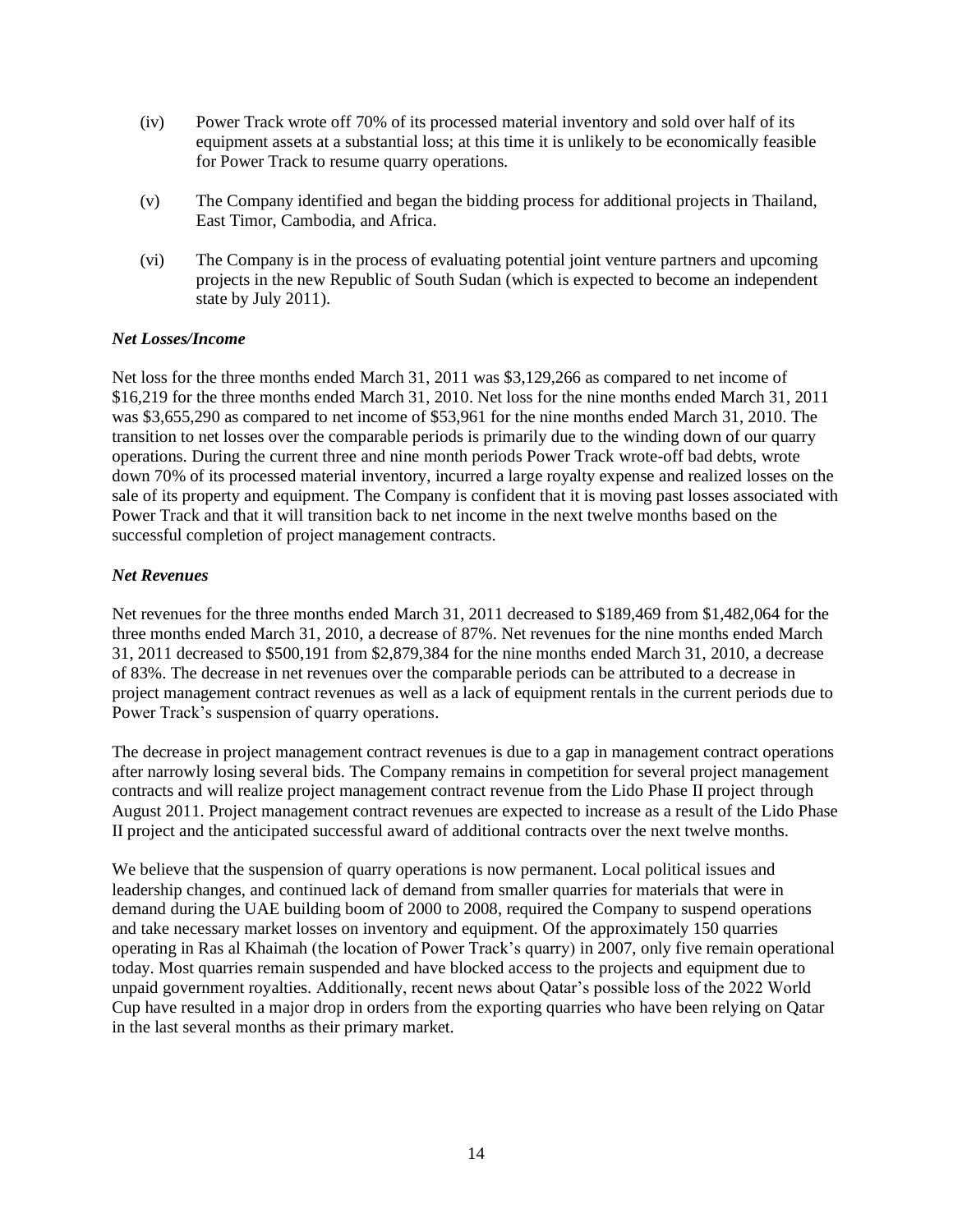### *Gross Losses/Profit*

Gross loss for the three months ended March 31, 2011 was \$19,083, as compared to a gross profit of \$8,443 for the three months ended March 31, 2010. Gross loss for the nine months ended March 31, 2011, was \$249,514 as compared to a gross profit of \$415,797 for the nine months ended March 31, 2010. The transition to gross loss in the current periods is due, in part, to the state of our current project which was in its initial revenue phase at the end of the period. We expect to transition to back to gross profit over the next twelve months in step with our expectation of an increase in revenues.

## *Operating Expenses*

Operating expenses for the three months ended March 31, 2011 increased to \$2,354,827 from \$134,080 for the three months ended March 31, 2010. Operating expenses for the nine months ended March 31, 2011, increased to \$2,650,251 from \$465,420 for the nine months ended March 31, 2010. Operating expenses are from general, selling and administrative expenses, salaries and wages, a provision for slow moving inventory, bad debt expense, and depreciation and amortization expense. The increase in operating expenses over the comparable periods can be attributed to a write-off of 70% of Power Track's inventory in the current periods totaling \$1,387,123, Power Track's bad debt expense of \$357,321, and Power Track's sizable royalty expense. We expect operating expenses to decrease in the near term as we do not expect further write downs or provisions for bad debt.

Depreciation and amortization expenses for the three month periods ended March 31, 2011 and 2010 were \$0 and \$14,018, respectively. Depreciation and amortization expenses for the nine month periods ended March 31, 2011 and 2010 were \$0 and \$42,055, respectively.

## *Other Income/Expenses*

Other expenses for the three months ended March 31, 2011 were \$755,356 and other income for the three months ended March 31, 2010 was \$141,856. Other expenses for the nine months ended March 31, 2011 were \$755,356 and other income for the nine months ended March 31, 2010 was \$103,585. The transition to expenses from income over the comparative periods is due to a loss of \$1,091,071 on the sale of Power Track's fixed assets in the current period.

## **LIQUIDITY AND CAPITAL RESOURCES**

The Company's financial statements have been prepared assuming that we will continue as a going concern and, accordingly, do not include adjustments relating to the recoverability and realization of assets and classification of liabilities that might be necessary should we be unable to continue operations.

As of March 31, 2011, the Company had a working surplus of \$498,679. The Company's current assets were \$1,065,655 consisting of cash, receivables, inventories (mainly Power Track's processed limestone), prepaid expenses and other current assets. The Company's total assets were \$2,310,359 consisting of current assets as well as fixed assets (crushing and mobile earthmoving equipment, a mobile labor camp, trucks, generators, and compressors for use in Power Track's mining operations). The Company's current liabilities were \$566,976 consisting of notes payable, accounts payable and accrued expenses. The Company's total liabilities were \$3,008,979 consisting of current liabilities as well as long-term debt equal to \$2,442,003. Stockholders deficit in the Company was \$698,620 as of March 31, 2011.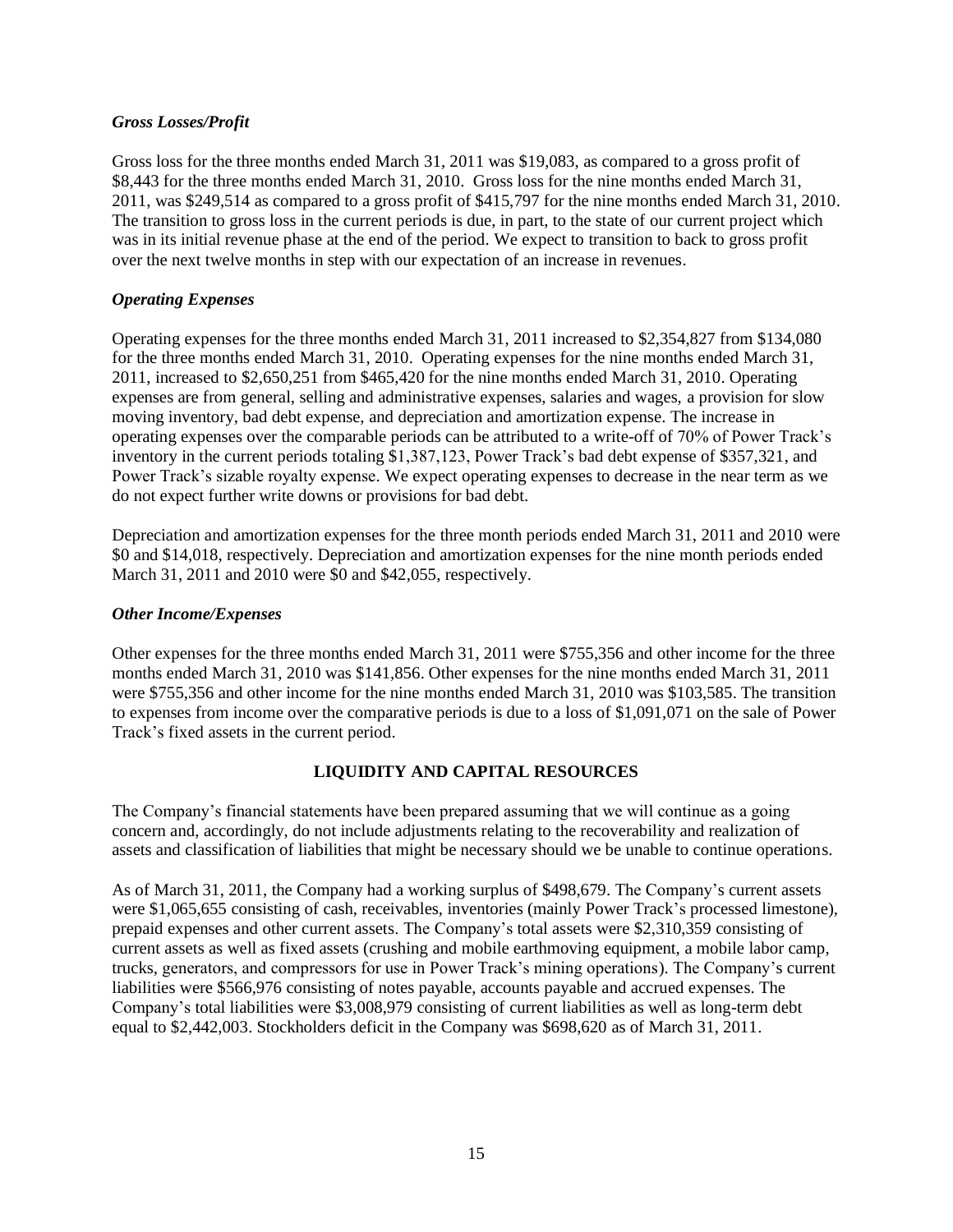During the period we reached an oral agreement to convert a current debt obligation of \$2,442,003 due to WWA Group, Inc., a beneficial owner of our common stock, into long-term debt. On May 17, 2011 the Company provided WWA Group, Inc., with a note pursuant to the oral agreement for the amount bearing interest at 6% and due on May 17, 2016.

Cash flows used in operating activities for the nine months ending March 31, 2011 were \$2,808,974 compared to cash flows provided by operating activities of \$1,061,894 for the nine months ending March 31, 2010. Cash flow used in operating activities in the current period is primarily due to net losses from Power Track's operations and an adjustment from the decrease in current debt due to its conversion into long-term debt. The Company expects to transition to cash flow provided by operations in the near term with anticipated decreases in losses and increases in revenue.

Cash flows provided by investing activities for the nine months ending March 31, 2011 were \$412,446 as compared to cash flows used in investing activities \$1,220,652 for the nine months ending March 31, 2010. Cash flows provided in the current period are attributable to the sale of property and equipment related to Power Track's operations. The Company expects to use cash flow in investing activities in future periods in connection with the expansion of its business or the acquisition of other related businesses.

Cash flows provided by financing activities for the nine months ending March 31, 2011 were \$2,442,003 as compared to \$384,244 for the nine months ending March 31, 2010. Cash flows provided in the current period are attributable to the conversion of current debt into long-term debt. The Company expects to realize cash flows provided by financing activities in the near term in connection with debt or equity financings.

Our current assets are insufficient to meet our business objectives over the next twelve (12) months. We need a minimum of \$1,000,000 in debt or equity financing to finance the expansion of our business. However, we have no commitments or arrangements for the requisite financing, though our shareholders are the most likely source of loans or equity placements in the near term. Our inability to obtain additional financing would have a material adverse affect on our business operations.

During the period the Company issued two promissory notes for an aggregate of \$135,000 to an unrelated party at an interest rate of 8%, with a nine month term and an option to convert the outstanding balance into shares of the Company's common stock at a 40% discount to the market price at the time of conversion. The notes have a re-payment option, with a penalty due if repaid. The Company will evaluate the notes at the end of its fiscal year on June 30, 2011, to determine if a common stock reserve or repayment allowance is to be made.

We have no lines of credit or other bank financing arrangements in place.

We have no commitments for future capital expenditures that were material at the end of the period.

We have no defined benefit plan though we do have contractual commitment with our chief executive officer.

We have no current plans for the purchase or sale of any plant or equipment.

We have no current plans to make any changes in the number of employees.

We do not expect to pay cash dividends in the foreseeable future.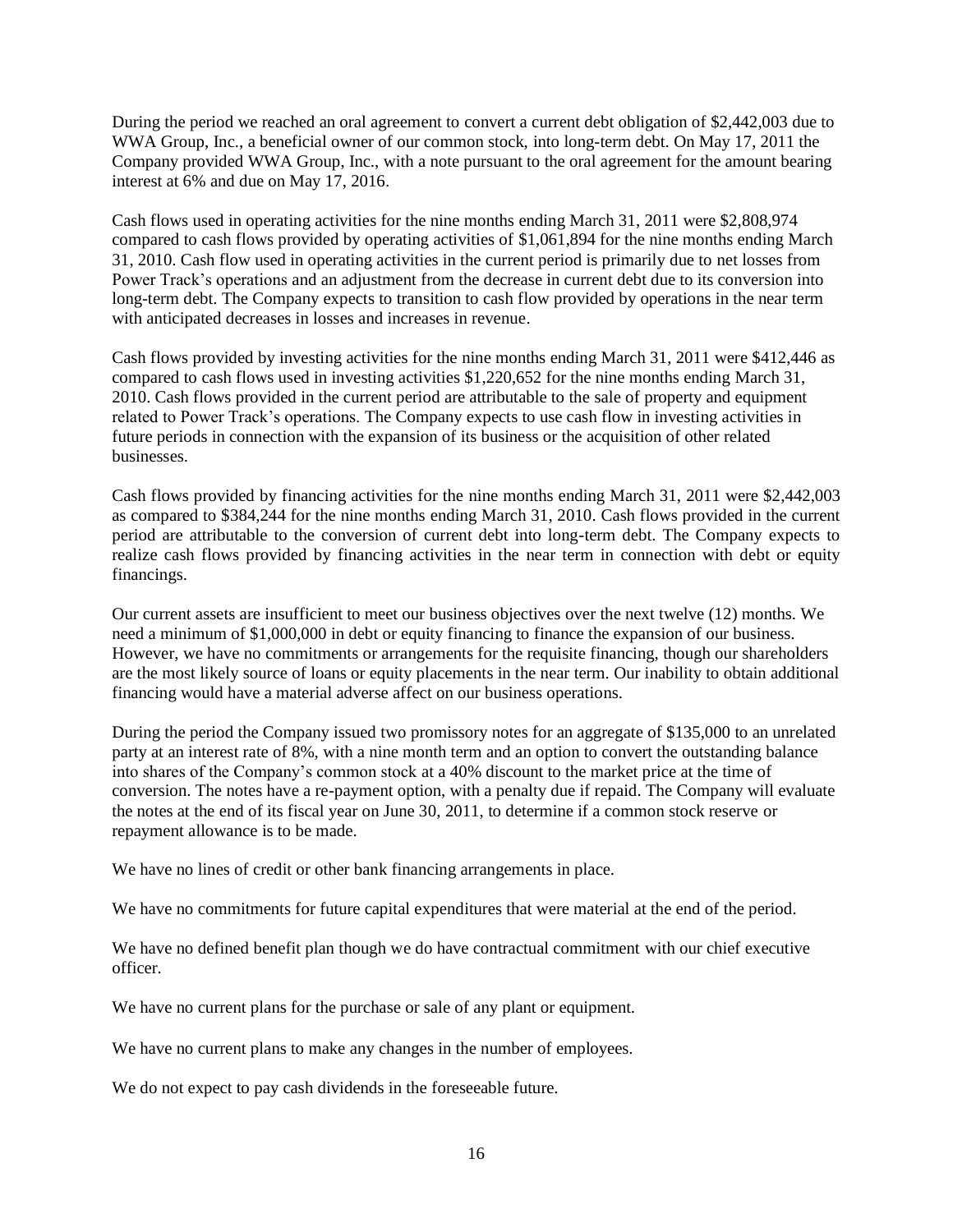#### **Future Company Financings**

We may continue to rely on debt or equity sales to continue to fund our business operations even though the issuance of additional shares will result in dilution to our existing stockholders.

#### **Company Reporting Obligations**

The Company does not anticipate any contingency upon which it would voluntarily cease filing reports with the Securities and Exchange Commission. It is in the compelling interest of the Company to report its affairs quarterly, annually and currently, as the case may be, generally to provide accessible public information to interested parties.

### **OFF-BALANCE SHEET ARRANGEMENTS**

We do not have any off-balance sheet arrangements that have or are reasonably likely to have a current or future effect on our financial condition, changes in financial condition, revenues or expenses, results of operations, liquidity, capital expenditures or capital resources that are material to investors.

#### **INTEREST RATES**

Interest rates are generally controlled. The majority of our debt is owed to a related party at a fixed interest rate so fluctuations in interest rates do not impact our result of operations at this time. However, we may need to rely on bank financing or other debt instruments in the future in which case fluctuations in interest rates could have a negative impact on our results of operations.

## **FORWARD LOOKING STATEMENTS AND FACTORS THAT MAY AFFECT FUTURE RESULTS AND FINANCIAL CONDITION**

The statements contained in the section titled *Management's Discussion and Analysis of Financial Condition and Results of Operations*, with the exception of historical facts, are forward looking statements. A safe-harbor provision may not be applicable to the forward-looking statements made in this current report. Forward-looking statements reflect our current expectations and beliefs regarding our future results of operations, performance, and achievements. These statements are subject to risks and uncertainties and are based upon assumptions and beliefs that may or may not materialize. These statements include, but are not limited to, statements concerning:

- our financial performance;
- the sufficiency of existing capital resources;
- our ability to fund cash requirements for future operations;
- uncertainties related to the growth of our business and the acceptance of our services;
- our ability to achieve and maintain an adequate customer base to generate sufficient revenues to maintain and expand operations;
- the volatility of the stock market; and
- general economic conditions.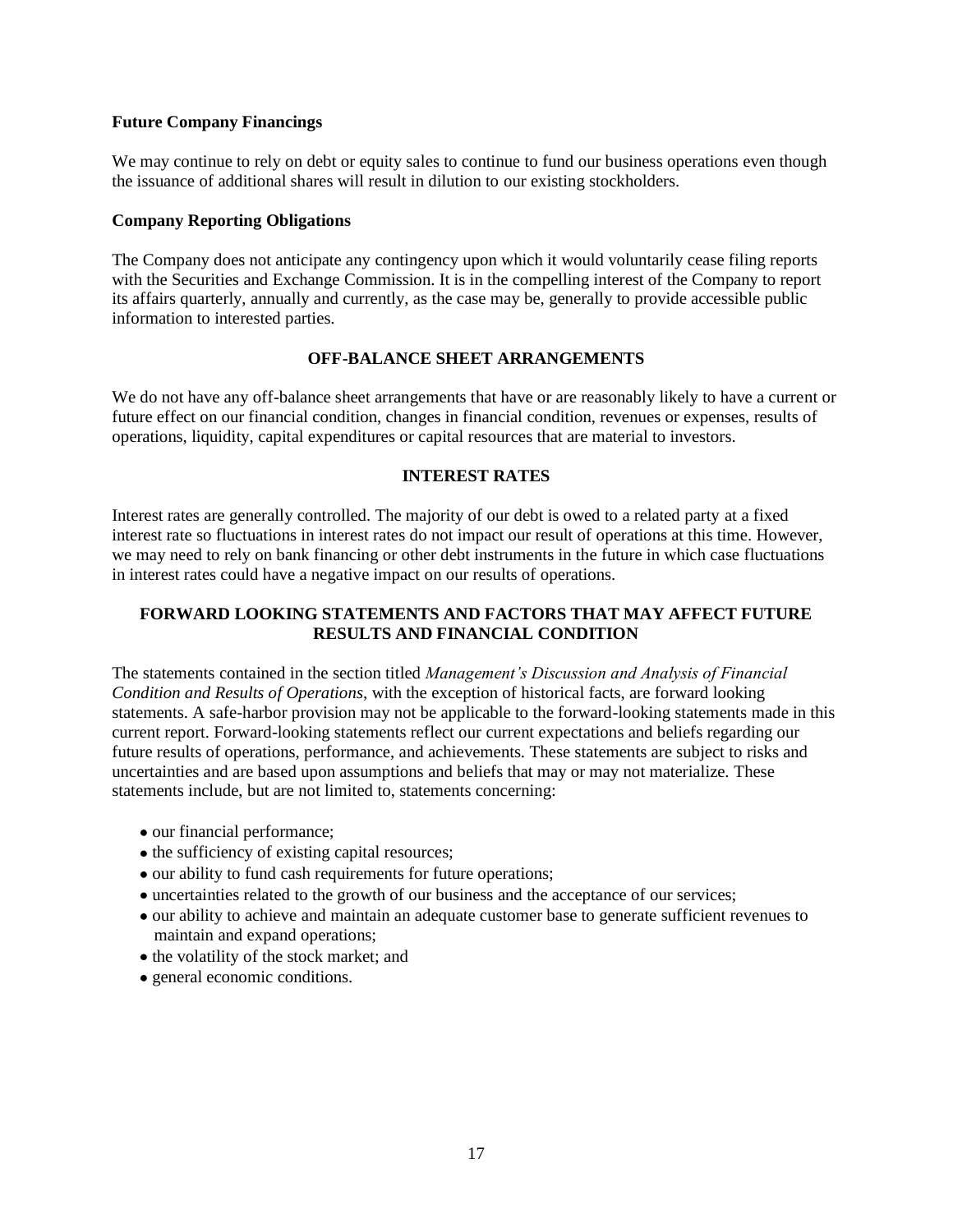We wish to caution readers that our operating results are subject to various risks and uncertainties that could cause our actual results to differ materially from those discussed or anticipated, including the factors set forth in the section entitled *Risk Factors* included elsewhere in this report. We also wish to advise readers not to place any undue reliance on the forward looking statements contained in this report, which reflect our beliefs and expectations only as of the date of this report. We assume no obligation to update or revise these forward-looking statements to reflect new events or circumstances or any changes in our beliefs or expectations, other than is required by law.

## **RECENT ACCOUNTING PRONOUNCEMENTS**

Please see Note 9 to our consolidated financial statements for recent accounting pronouncements.

### **STOCK-BASED COMPENSATION**

We have adopted Accounting Standards Codification Topic ("ASC") 718, Share-Based Payment, which addresses the accounting for stock-based payment transactions in which an enterprise receives employee services in exchange for (a) equity instruments of the enterprise or (b) liabilities that are based on the fair value of the enterprise's equity instruments or that may be settled by the issuance of such equity instruments.

We account for equity instruments issued in exchange for the receipt of goods or services from other than employees in accordance with ASC 505. Costs are measured at the estimated fair market value of the consideration received or the estimated fair value of the equity instruments issued, whichever is more reliably measurable. The value of equity instruments issued for consideration other than employee services is determined on the earliest of a performance commitment or completion of performance by the provider of goods or services.

## **ITEM 3. QUANTITATIVE AND QUALITATIVE DISCLOSURES ABOUT MARKET RISK**

Not required.

## **ITEM 4. CONTROLS AND PROCEDURES**

### *Evaluation of Disclosure Controls and Procedures*

In connection with the preparation of this report on Form 10-Q, an evaluation was carried out by the Company's management, with the participation of the chief executive officer and the chief financial officer, of the effectiveness of the Company's disclosure controls and procedures (as defined in Rules 13a-15(e) and 15d-15(e) under the Securities Exchange Act of 1934 ("Exchange Act")). Disclosure controls and procedures are designed to ensure that information required to be disclosed in reports filed or submitted under the Exchange Act is recorded, processed, summarized, and reported within the time periods specified in the Commission's rules and forms and that such information is accumulated and communicated to management, including the chief executive officer and the chief financial officer, to allow timely decisions regarding required disclosures.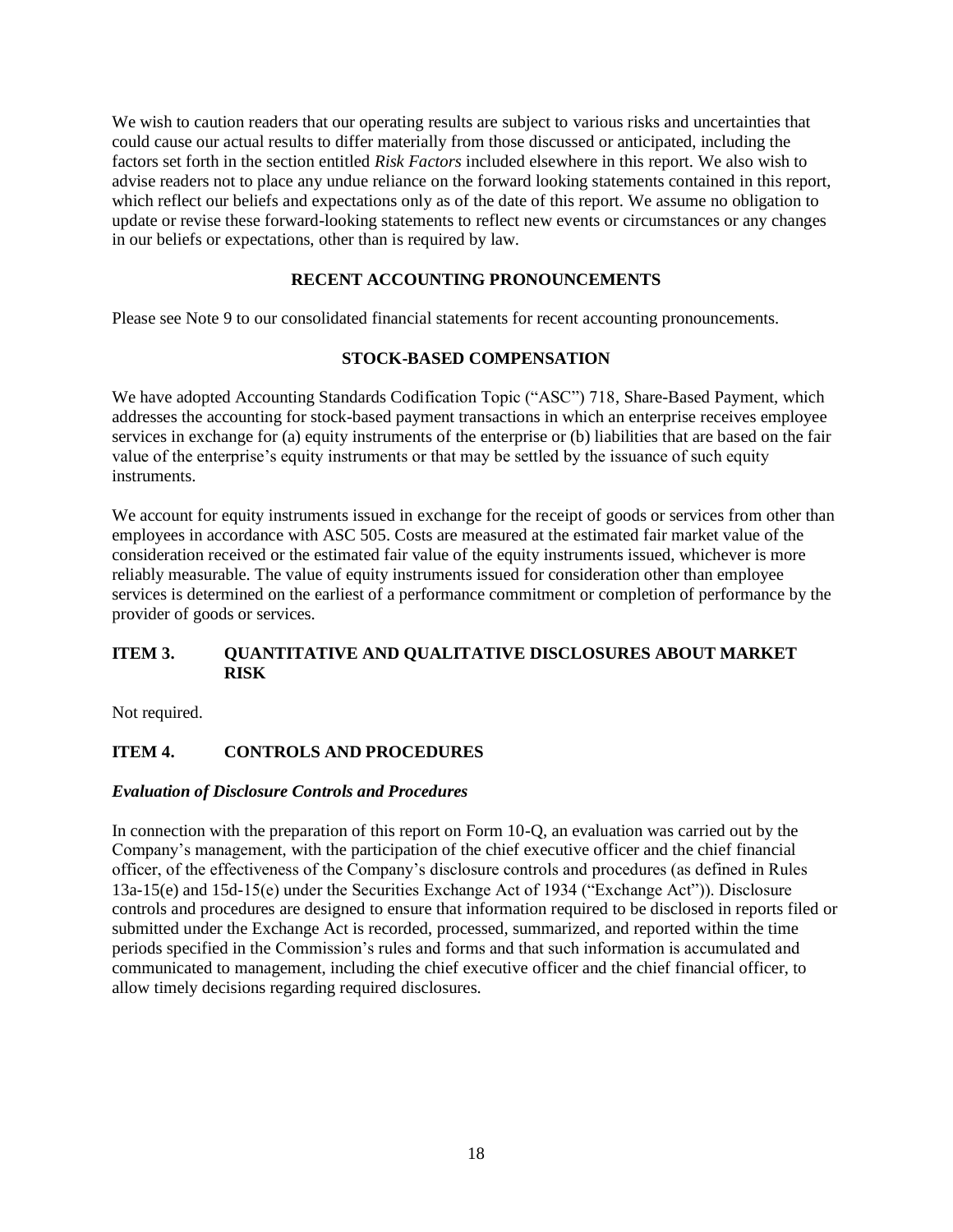Based on that evaluation, the Company's management concluded, as of the end of the period covered by this report, that the Company's disclosure controls and procedures were effective in recording, processing, summarizing, and reporting information required to be disclosed, within the time periods specified in the Commission's rules and forms, and that such information was accumulated and communicated to management, including the chief executive officer and the chief financial officer, to allow timely decisions regarding required disclosures.

## *Changes in Internal Control over Financial Reporting*

There have been no changes in internal control over financial reporting (as defined in Rule 13a-15(f) of the Exchange Act) during the period ended March 31, 2011, that materially affected, or are reasonably likely to materially affect, the Company's internal control over financial reporting.

## **PART II – OTHER INFORMATION**

## **ITEM 1. LEGAL PROCEEDINGS**

None.

## **ITEM 1A. RISK FACTORS**

The Company's operations and securities are subject to a number of risks. Below we have identified and discussed the material risks that we are likely to face. Should any of the following risks occur, they will adversely affect our operations, business, financial condition and/or operating results as well as the future trading price and/or the value of our securities.

## **RISK FACTORS RELATING TO OUR BUSINESS**

### *Our scope of business is currently limited to small and mid-sized private and government contracts.*

The Company is a global engineering and project management service provider; however a substantial economic slowdown in these markets has led the Company to focus primarily on US government contracts and subcontracts. If we cannot continue to attain new government contracts and/or new subcontracts from some larger engineering contractors, our business could be adversely affected. Furthermore, if the demand engineering and project management continues to slowdown within our market, the Company could be adversely affected.

## *From time to time we may be required to suspend services to commercial and private customers to meet the priority demands of governmental military contractors, which may adversely impact our marketing to commercial and private customers.*

The priority needs of governmental military contractors may require that we suspend services to some or all of our contracts from the commercial and private sector. The size and level of priority of services from governmental agencies are irregular and unpredictable, and from time to time in the past, we have had to delay fulfilling contracts from our commercial and private customers until priority governmental contracts have been fulfilled. This may damage our reputation among the commercial and private sector and potential future contracts and, in turn, adversely impact our marketing to such customers and potential customers in the commercial sector.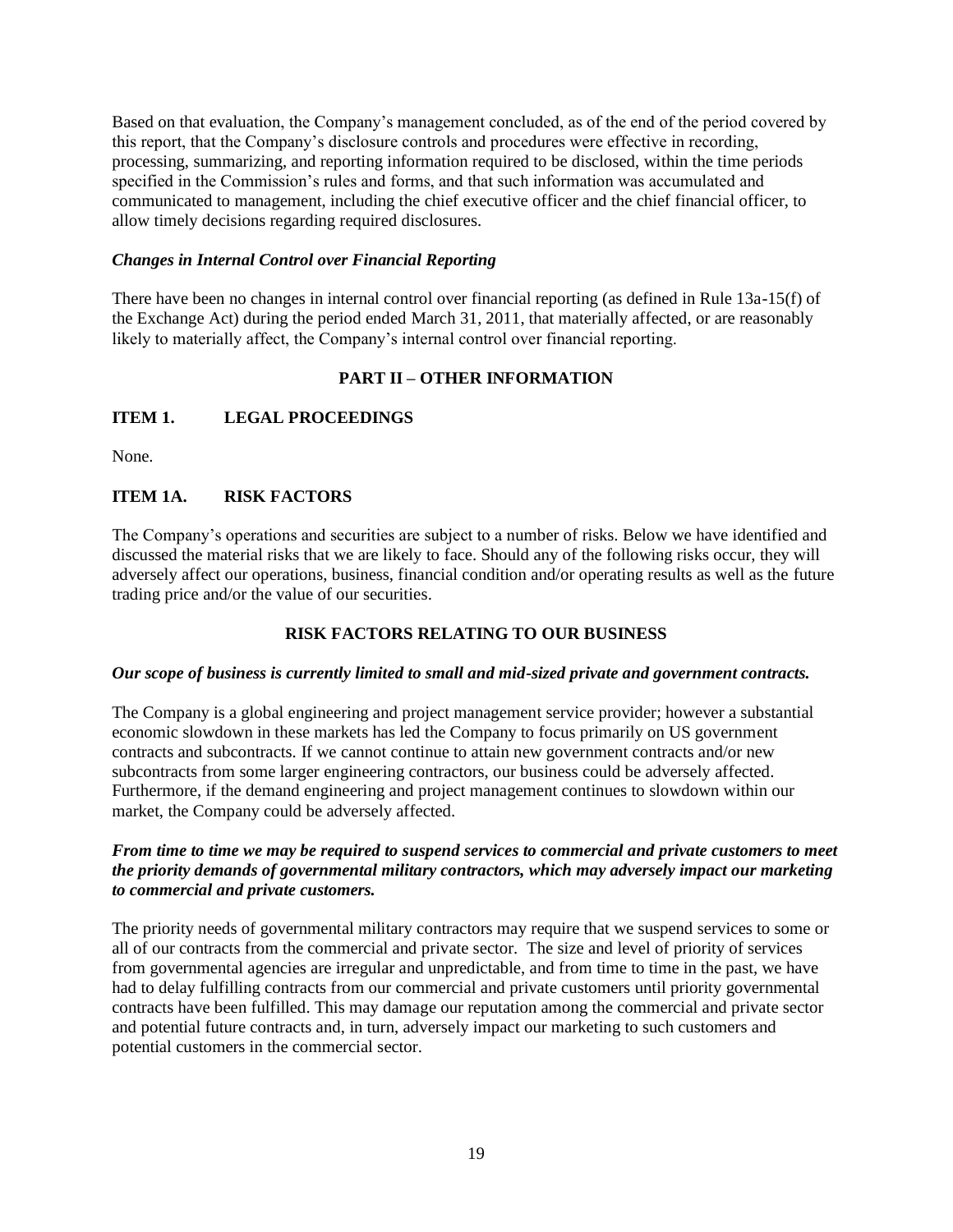### *We depend on the recruitment and retention of qualified personnel, and our failure to attract and retain such personnel could seriously harm our business.*

Due to the specialized nature of our businesses, our future performance is highly dependent upon the continued services of our key engineering personnel and executive officers, the development of additional management personnel, and the recruitment and retention of new qualified engineering, manufacturing, marketing, sales, and management personnel for our operations. Competition for personnel is intense, and we may not be successful in attracting or retaining qualified personnel. In addition, key personnel may be required to receive security clearances and substantial training in order to work on government sponsored programs or perform related tasks. The loss of key employees, our inability to attract new qualified employees or adequately train employees, or the delay in hiring key personnel could impair our ability to prepare bids for new projects, fill orders, or develop new products.

## *Our activities are affected by the level of US defense spending, and a reduction in current defense budget expenditures or changing governmental priorities could significantly reduce sales under governmental contracts.*

Our revenues from the US government largely result from contracts awarded by military purchasers under various defense programs. The funding of defense programs is subject to the overall US governmental budget and appropriation decisions and processes, and our programs must compete for funding with nondefense programs and other defense programs in which we are not involved. US governmental budget decisions, including defense spending, are based on changing governmental priorities and objectives, which are driven by numerous factors, including national and international geopolitical events and economic conditions, and are beyond our control. In recent years, the overall level of US defense spending has increased for numerous reasons, including increases in funding of operations in Iraq and Afghanistan and the US Department of Defense's military transformation initiatives. We cannot assure that US defense spending will continue to grow, particularly in view of the recent changes in the controlling political party in Congress. Significant changes to US defense spending could have long-term consequences for the market of our services. In addition, as a result of changing governmental priorities and requirements, defense spending could shift away from the current importance of military force and facility construction into new areas, and the timing of funding of force and facility construction could change. Shifts or reductions in defense spending or changes in timing could result in the reduction or elimination of, or the delay in, funding of one or more of our defense programs, which could negatively impact our results of operations and financial condition.

### *A large scope of our business is governed by US governmental contracts, which are subject to continued appropriations by Congress and termination.*

We supply engineering and project management either directly or as a subcontractor for various US governmental civilian and military programs, all of which are generally subject to congressional appropriations. Congress generally appropriates funds on a fiscal year basis even though a program may extend for several years. Consequently, programs are often only partially funded initially, and additional funds are committed only as Congress makes further appropriations. US governmental contracts and subcontracts under a program are subject to termination or adjustment if appropriations for such program are not available or change. In addition, US governmental contracts generally contain provisions permitting partial or total termination, without prior notice, at the US government's convenience as well as termination for default based on performance. Upon termination for convenience, we generally will be entitled to compensation only for services rendered and commitments completed at the time of termination. A termination arising out of our default could expose us to liability and have a negative impact on our ability to obtain future contracts and orders.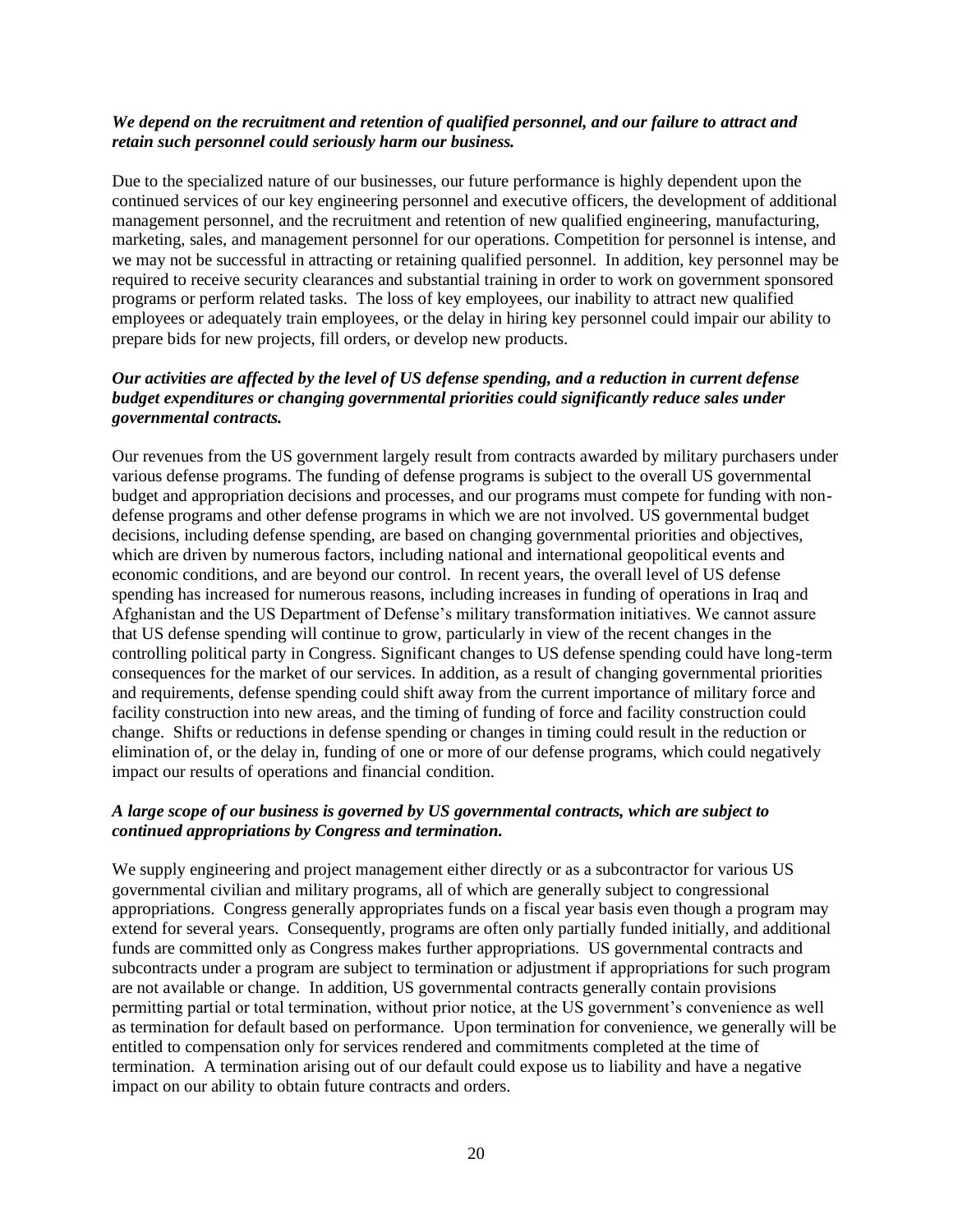Our financial performance is highly dependent on our procurement, performance, and payment under our US governmental contracts. The termination of one or more large contracts, whether due to lack of funding, for convenience, or otherwise, could materially adversely affect our business. In such an event, our losses would likely increase as we would continue to incur operating costs as we sought to procure new US government contracts to offset the revenues lost as a result of any termination of our contracts. Among the factors that could materially adversely affect our federal governmental contracting business are:

- budgetary constraints affecting federal government spending generally, or defense and intelligence spending in particular, and annual changes in fiscal policies or available funding;
- changes in federal governmental programs, priorities, procurement policies, or requirements;
- new legislation, regulations, or governmental union pressures on the nature and amount of services the government may obtain from private contractors;
- federal governmental shutdowns (such as during the government's 1996 fiscal year) and other potential delays in the governmental appropriations process; and
- delays in the payment of our invoices by governmental payment offices due to problems with, or upgrades to, governmental information systems, or for other reasons.

These or other factors could cause federal governmental agencies, or prime contractors when we are acting as a subcontractor, to reduce their purchases under contracts, to exercise their right to terminate contracts, or to not exercise options to renew contracts, any of which could reduce sales, including our sales backlog, while costs continued as are sought to develop sales have a materially adverse effect on our business, financial condition, and results of operations.

## *We enter into fixed-price contracts that could subject us to losses in the event that we have cost overruns.*

Many of our contracts are entered into on a fixed-price basis. This allows us to benefit from cost savings, but we carry the financial risk of cost overruns. If our initial estimates on project completion are incorrect, we can lose money on these contracts. In addition, some of our contracts have provisions relating to cost controls and audit rights, and if we fail to meet the terms specified in those contracts, then we may not realize their full benefits. Lower earnings caused by cost overruns and cost controls would reduce or eliminate the gross margins under our contracts.

## *We could be suspended or barred from contracting with the federal government.*

We could be suspended or barred from contracting with the federal government generally or any significant agency in the intelligence community or Department of Defense for, among other things, actions or omissions that are deemed by the government to be so serious or compelling that they affect our contractual responsibilities. For example, we could be debarred for committing a fraud or criminal offense in connection with obtaining, attempting to obtain, or performing a contract or for embezzlement, fraud, forgery, falsification, or other causes identified in applicable federal acquisition regulations. In addition, our reputation or relationship with the governmental agencies could be impaired. If we were suspended or debarred, or if our relationship or reputation were impaired, our sales opportunities and revenues would be reduced and our operating loss would increase.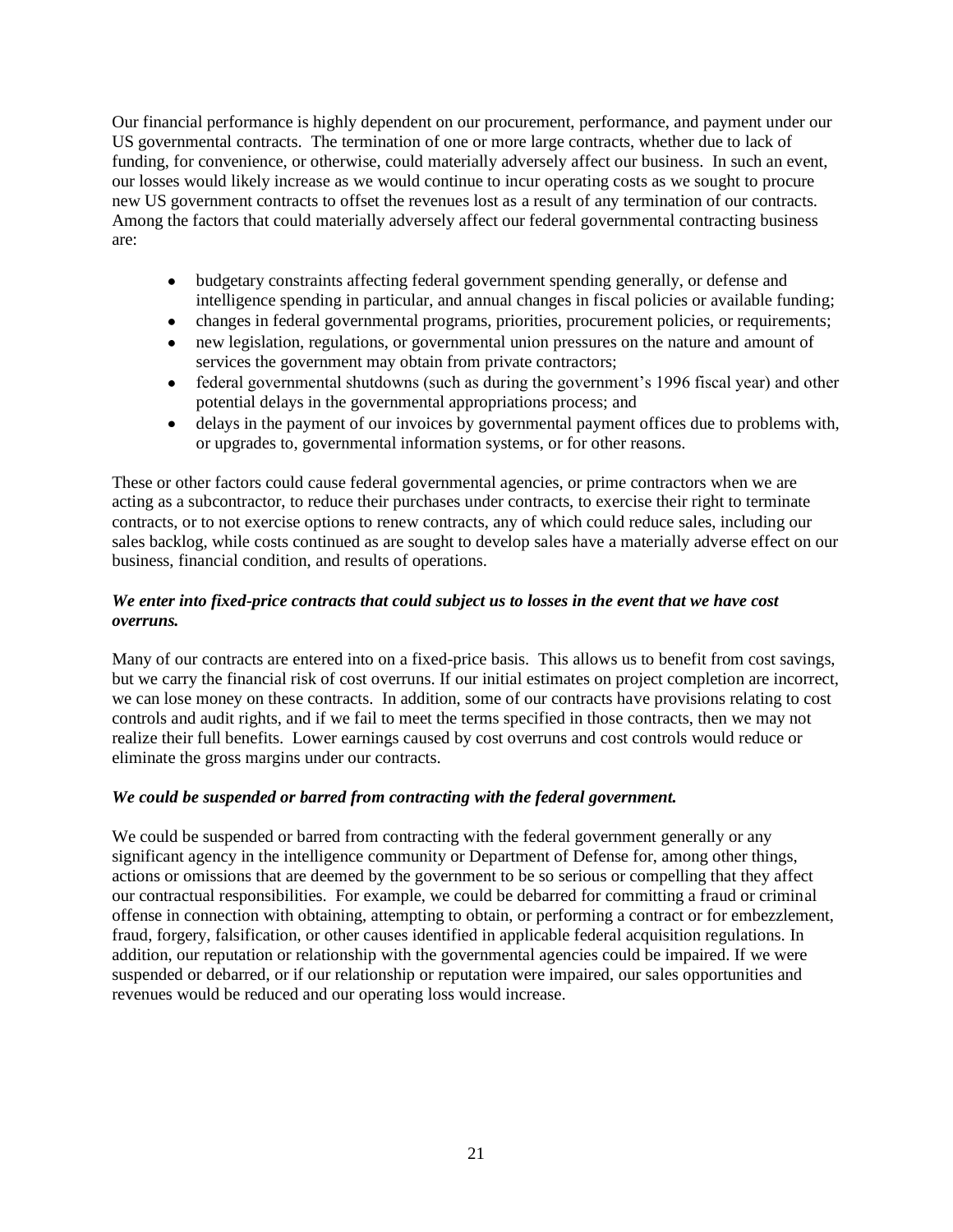## *International and political events may adversely affect our operations.*

Our revenue is derived entirely from non-United States operations, which exposes us to risks inherent in doing business in each of the countries in which we transact business. The occurrence of any of the risks described below could have a material adverse effect on our results of operations and financial condition.

Operations in countries other than the United States are subject to various risks peculiar to each country. With respect to any particular country, these risks may include:

- expropriation and nationalization of our assets in that country;  $\bullet$
- $\bullet$ political and economic instability;
- civil unrest, acts of terrorism, force majeure, war, or other armed conflict;
- natural disasters, including those related to earthquakes and flooding;
- inflation;
- currency fluctuations, devaluations, and conversion restrictions;  $\bullet$
- confiscatory taxation or other adverse tax policies;
- governmental activities that limit or disrupt markets, restrict payments, or limit the movement of funds;
- governmental activities that may result in the deprivation of contract rights; and  $\bullet$
- governmental activities that may result in the inability to obtain or retain licenses required for operation.

Due to the unsettled political conditions in many oil-producing countries and countries in which we provide governmental logistical support, our revenue and profits are subject to the adverse consequences of war, the effects of terrorism, civil unrest, strikes, currency controls, and governmental actions.

## *We work in international locations where there are high security risks, which could result in harm to our employees and contractors or substantial costs.*

Some of our services are performed in high-risk locations where the country or location is suffering from political, social or economic issues, or war or civil unrest. In those locations where we have employees or operations, we may incur substantial costs to maintain the safety of our personnel. Despite these precautions, the safety of our personnel in these locations may continue to be at risk, and we have in the past and may in the future suffer the loss of employees and contractors.

## *We are subject to significant foreign exchange and currency risks that could adversely affect our operations and our ability to reinvest earnings from operations, and our ability to limit our foreign exchange risk through hedging transactions may be limited.*

A sizable portion of our consolidated revenue and consolidated operating expenses are in foreign currencies. As a result, we are subject to significant risks, including:

- foreign exchange risks resulting from changes in foreign exchange rates and the implementation of exchange controls; and
- limitations on our ability to reinvest earnings from operations in one country to fund the capital needs of our operations in other countries.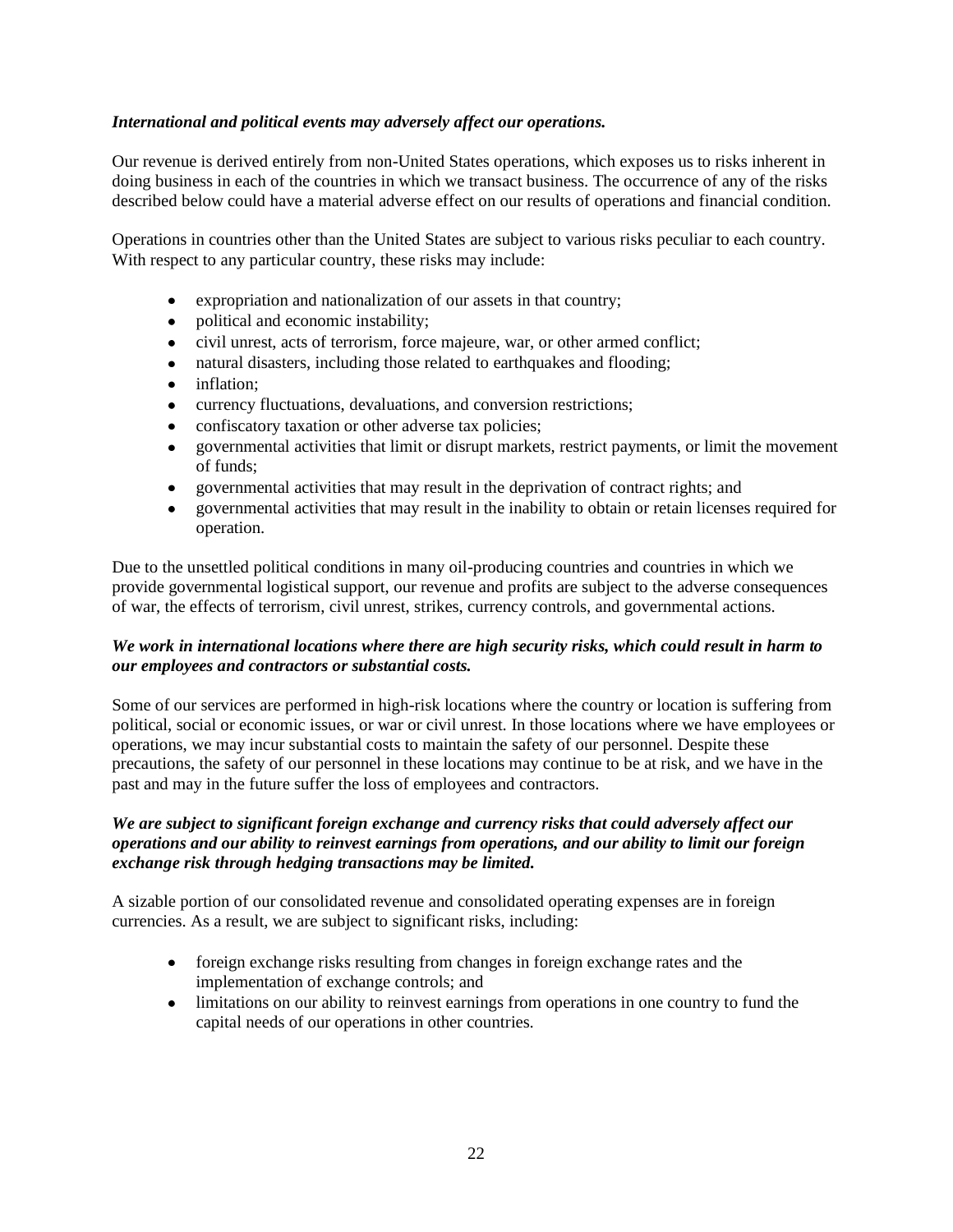In particular, we conduct business in countries that have non-traded or "soft" currencies which, because of their restricted or limited trading markets, may be difficult to exchange for "hard" currencies. The national governments in some of these countries are often able to establish the exchange rates for the local currency. As a result, it may not be possible for us to engage in hedging transactions to mitigate the risks associated with fluctuations of the particular currency. We are often required to pay all or a portion of our costs associated with a project in the local soft currency. As a result, we generally attempt to negotiate contract terms with our customer, who is often affiliated with the local government, to provide that we are paid in the local currency in amounts that match our local expenses. If we are unable to match our costs with matching revenue in the local currency, we would be exposed to the risk of an adverse change in currency exchange rates.

## **RISKS RELATING TO THE COMMON STOCK**

### *The Company's stock price may be volatile.*

The market price of the Company's common stock is likely to be highly volatile and could fluctuate widely in price in response to various factors, many of which are beyond the Company's control, including the following:

- services by the Company or its competitors;  $\bullet$
- additions or departures of key personnel;  $\bullet$
- the Company's ability to execute its business plan;
- operating results that fall below expectations;
- loss of any strategic relationship;
- industry developments;
- economic and other external factors; and
- period-to-period fluctuations in the Company's financial results.

In addition, the securities markets have from time to time experienced significant price and volume fluctuations that are unrelated to the operating performance of particular companies. These market fluctuations may also materially and adversely affect the market price of the Company's common stock.

### *FINRA sales practice requirements may limit a stockholder's ability to buy and sell our stock.*

The Financial Industry Regulatory Authority ("FINRA") has adopted rules that relate to the application of the Commission's penny stock rules in trading our securities and require that a broker/dealer have reasonable grounds for believing that the investment is suitable for that customer, prior to recommending the investment. Prior to recommending speculative, low priced securities to their non-institutional customers, broker/dealers must make reasonable efforts to obtain information about the customer's financial status, tax status, investment objectives and other information. Under interpretations of these rules, the FINRA believes that there is a high probability that speculative, low priced securities will not be suitable for at least some customers. The FINRA requirements make it more difficult for broker/dealers to recommend that their customers buy our common stock, which may have the effect of reducing the level of trading activity and liquidity of our common stock. Further, many brokers charge higher transactional fees for penny stock transactions. As a result, fewer broker/dealers may be willing to make a market in our common stock, reducing a shareholder's ability to resell shares of our common stock.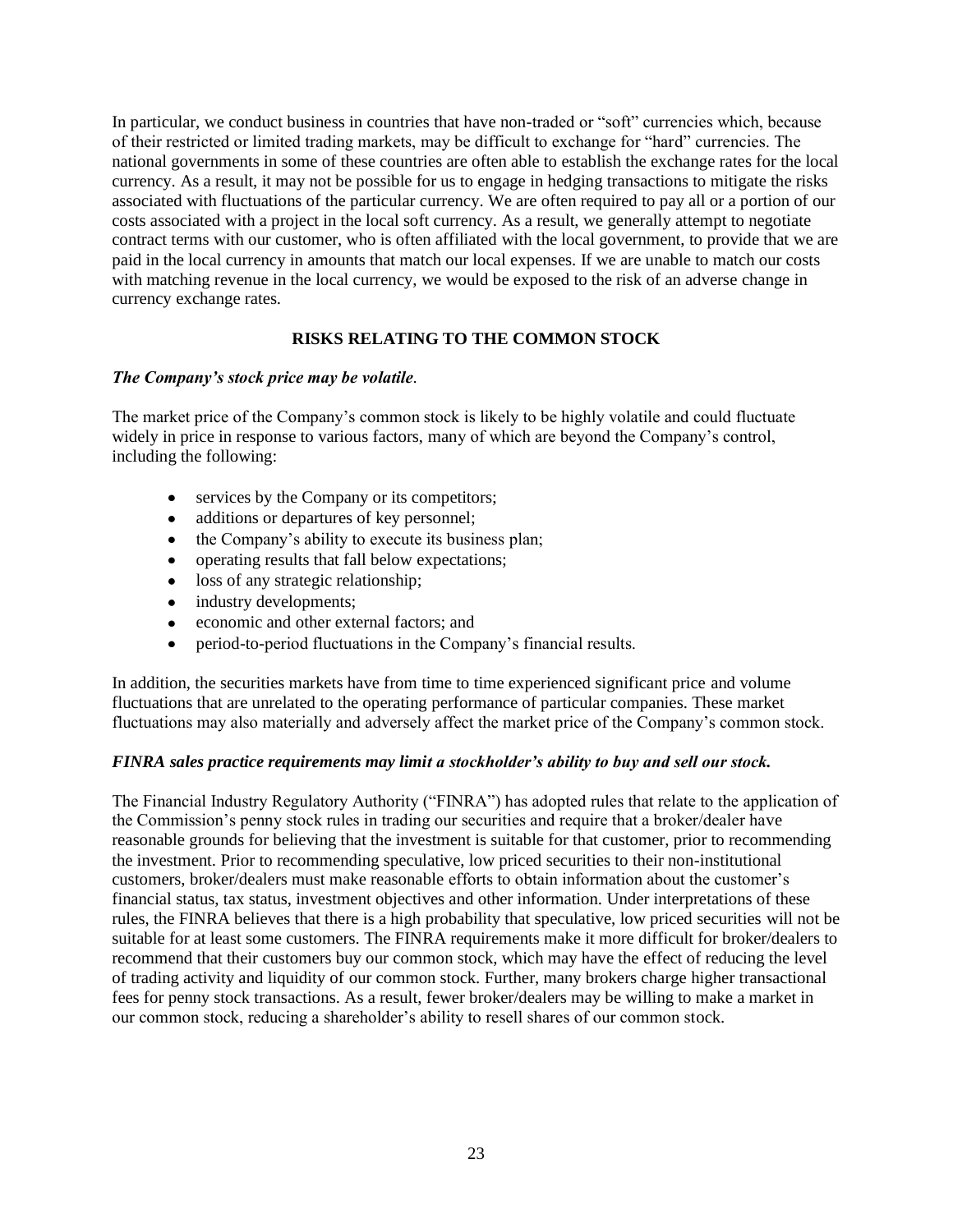### *We incur significant expenses as a result of the Sarbanes-Oxley Act of 2002, which expenses may continue to negatively impact our financial performance.*

We incur significant legal, accounting and other expenses as a result of the Sarbanes-Oxley Act of 2002, as well as related rules implemented by the Commission, which control the corporate governance practices of public companies. Compliance with these laws, rules and regulations, including compliance with Section 404 of the Sarbanes-Oxley Act of 2002, as discussed in the following risk factor, has substantially increased our expenses, including legal and accounting costs, and made some activities more time-consuming and costly.

## *Our internal controls over financial reporting may not be considered effective in the future, which could result in a loss of investor confidence in our financial reports and in turn have an adverse effect on our stock price.*

Pursuant to Section 404 of the Sarbanes-Oxley Act of 2002 we are required to furnish a report by our management on our internal controls over financial reporting. Such report must contain, among other matters, an assessment of the effectiveness of our internal controls over financial reporting as of the end of the year, including a statement as to whether or not our internal controls over financial reporting are effective. This assessment must include disclosure of any material weaknesses in our internal controls over financial reporting identified by management. If we are unable to continue to assert that our internal controls are effective, our shareholders could lose confidence in the accuracy and completeness of our financial reports, which in turn could cause our stock price to decline.

### *The Company's common stock is currently deemed to be "penny stock", which makes it more difficult for investors to sell their shares.*

The Company's common stock is and will be subject to the "penny stock" rules adopted under section 15(g) of the Exchange Act. The penny stock rules apply to companies whose common stock is not listed on the NASDAQ Stock Market or other national securities exchange and trades at less than \$5.00 per share or that have tangible net worth of less than \$5,000,000 (\$2,000,000 if the company has been operating for three or more years). These rules require, among other things, that brokers who trade penny stock to persons other than "established customers" complete certain documentation, make suitability inquiries of investors and provide investors with certain information concerning trading in the security, including a risk disclosure document and quote information under certain circumstances. Many brokers have decided not to trade penny stocks because of the requirements of the penny stock rules and, as a result, the number of broker-dealers willing to act as market makers in such securities is limited. If the Company remains subject to the penny stock rules for any significant period, it could have an adverse effect on the market, if any, for the Company's securities. If the Company's securities are subject to the penny stock rules, investors will find it more difficult to dispose of the Company's securities.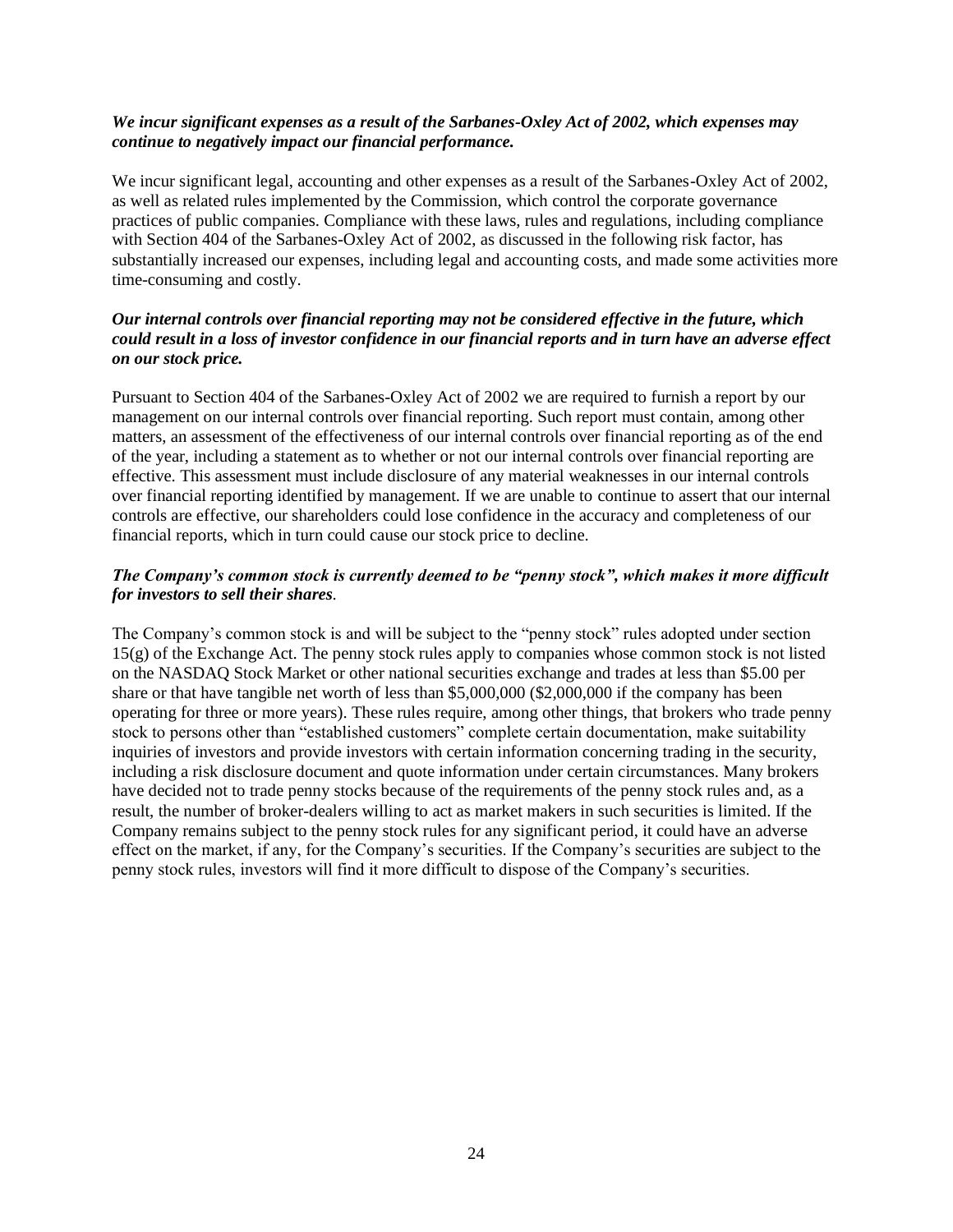## *The elimination of monetary liability against the Company's directors, officers and employees under Nevada law and the existence of indemnification rights to the Company's directors, officers and employees may result in substantial expenditures by the Company and may discourage lawsuits against the Company's directors, officers and employees.*

The Company's certificate of incorporation contains a specific provision that eliminates the liability of directors for monetary damages to the Company and the Company's stockholders; further, the Company is prepared to give such indemnification to its directors and officers to the extent provided by Nevada law. The Company may also have contractual indemnification obligations under its employment agreements with its executive officers. The foregoing indemnification obligations could result in the Company incurring substantial expenditures to cover the cost of settlement or damage awards against directors and officers, which the Company may be unable to recoup. These provisions and resultant costs may also discourage the Company from bringing a lawsuit against directors and officers for breaches of their fiduciary duties and may similarly discourage the filing of derivative litigation by the Company's stockholders against the Company's directors and officers even though such actions, if successful, might otherwise benefit the Company and its stockholders.

## **ITEM 2. UNREGISTERED SALES OF EQUITY SECURITIES AND USE OF PROCEEDS**

On January 27, 2011, and on March 15, 2011, the Company issued promissory notes in the amounts of \$75,000 and \$60,000, respectively, to Asher Enterprises, Inc., an unrelated party, at an interest rate of 8%, with a nine month term, and an option to convert the outstanding balance into shares of the Company's common stock at a 40% discount off the market price at the time of conversion, pursuant to the exemptions from registration provided by Section 4 (2) and Regulation D of the Securities Act.

## **ITEM 3. DEFAULTS ON SENIOR SECURITIES**

None.

## **ITEM 4. (REMOVED AND RESERVED)**

Removed and reserved

## **ITEM 5. OTHER INFORMATION**

### *Entry into a Material Agreement*

During the period the Company reached and oral agreement to convert a current debt obligation of \$2,442,003 due to WWA Group, Inc. ("WWA Group"), a beneficial owner of the Company's common stock, into long-term debt. On May 17, 2011 the Company provided WWA Group with a note (the "Note") to commit the oral agreement to writing. The Note is for \$2,442,000 at an interest rate of six percent (6%) per annum to be paid in full by May 17, 2016. The Note includes a provision by which a nominee of WWA Group may hold one seat on the Company's board of directors (the Note is attached hereto as *Exhibit 10.7*).

### *Departure of Directors or Principal Officers; Election of Directors; Appointment of Principal Officers*

Effective May 17, 2011, the Company's board of directors appointed Eric Montandon to serve as a director.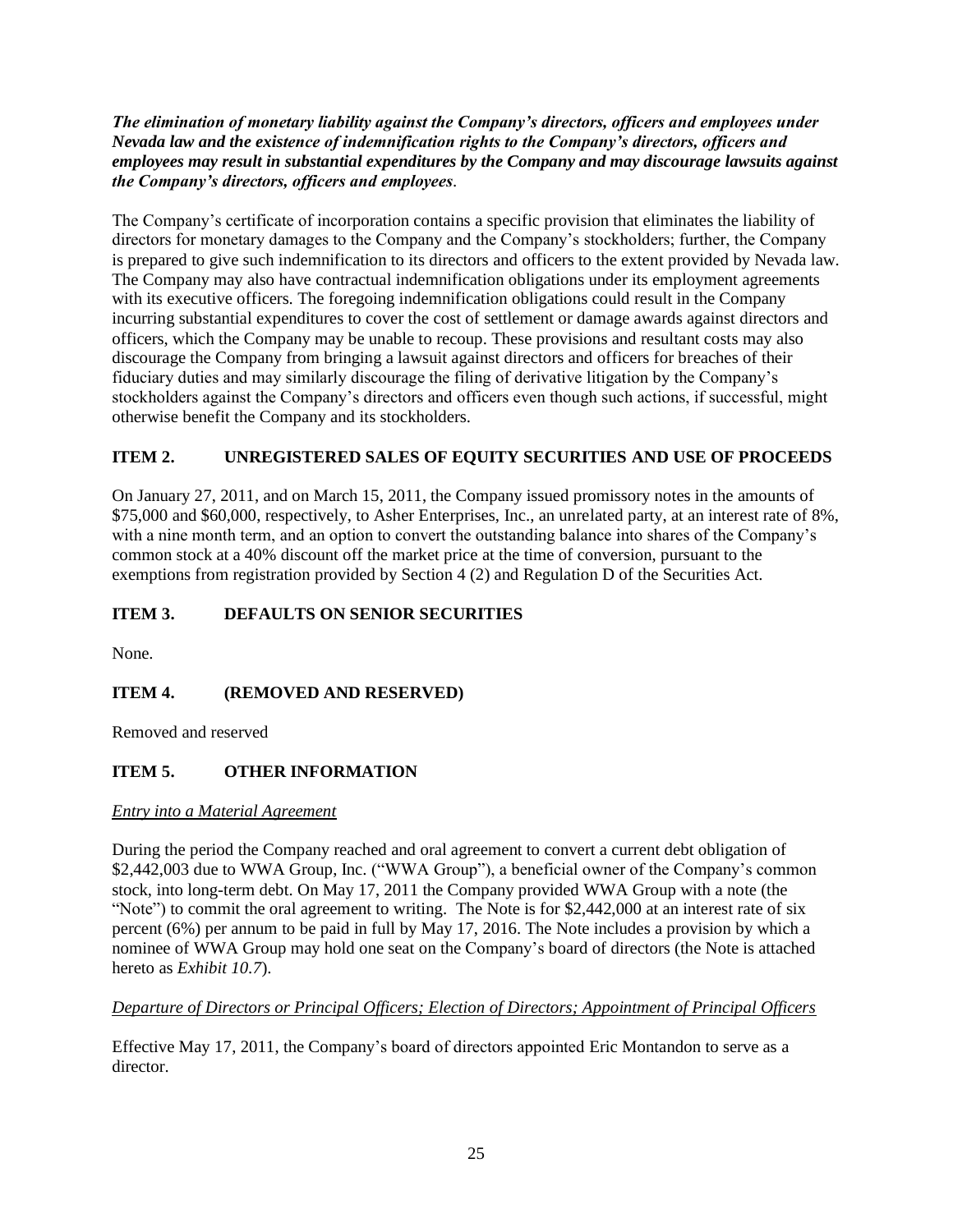Mr. Montandon graduated from Arizona State University in 1988 with a Bachelor's Degree in Business Finance. After graduation he worked for Winius-Montandon, Inc., as a commercial real estate consultant and appraiser in Phoenix, Arizona until 1992. He was involved in forming Momentum Asia, Inc., a design and printing operation in Subic Bay, Philippines in 1994. Mr. Montandon operated this company as its chief executive office until the middle of 2000. Mr. Montandon joined the board of directors in of Asia8, Inc. (now a holding company with a significant interest in WWA Group) in February 2000 and became director of WWA Group (a beneficial owner of the Company's common stock) in 2003. Since then he has expanding his roles in both Asia8, Inc. and WWA Group to include all areas of finance, operations and administration.

During the last five years Mr. Montandon has been an officer and director of three public companies: WWA Group (from 2003 to present) (chief executive officer and director), Asia8, Inc. (from 2000 to present) (chief executive officer, chief financial officer and director), and Net Telecommunications, Inc., formerly a telecommunications service provider (from 2000 to present) (director).

The Company has not at this time determined if Mr. Montandon will serve on any standing committee.

Mr. Montandon's appointment to the Company's board of directors was in connection with his nomination pursuant to the Note with WWA Group. Mr. Montandon has not entered into any other agreement, arrangement or understanding with the Company or any other persons in connection with his appointment to the Company's board of directors.

Mr. Montandon is not related to any members of the Company's board of directors.

## **ITEM 6. EXHIBITS**

Exhibits required to be attached by Item 601 of Regulation S-K are listed in the Index to Exhibits on page 28 of this Form 10-Q, and are incorporated herein by this reference.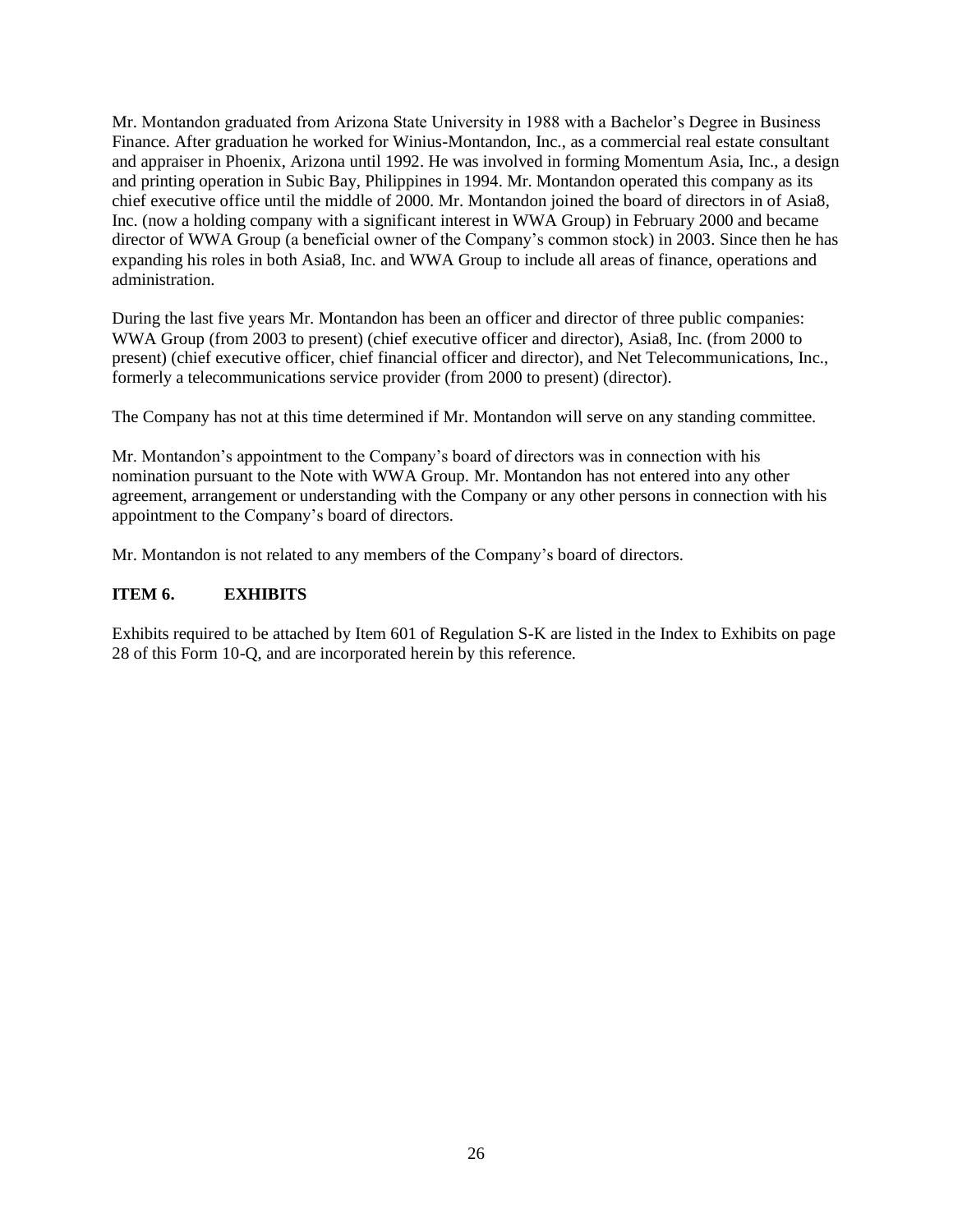## **SIGNATURES**

Pursuant to the requirements of the Securities Exchange Act of 1934, the registrant has duly caused this report to be signed on its behalf by the undersigned, thereunto duly authorized.

## *Infrastructure Developments Corp. Date*

 $\frac{1}{\sqrt{2}}$  May 23, 2011 By: Thomas Morgan Its: Chief Executive Officer, Chief Financial Officer, Principal Accounting Officer and Director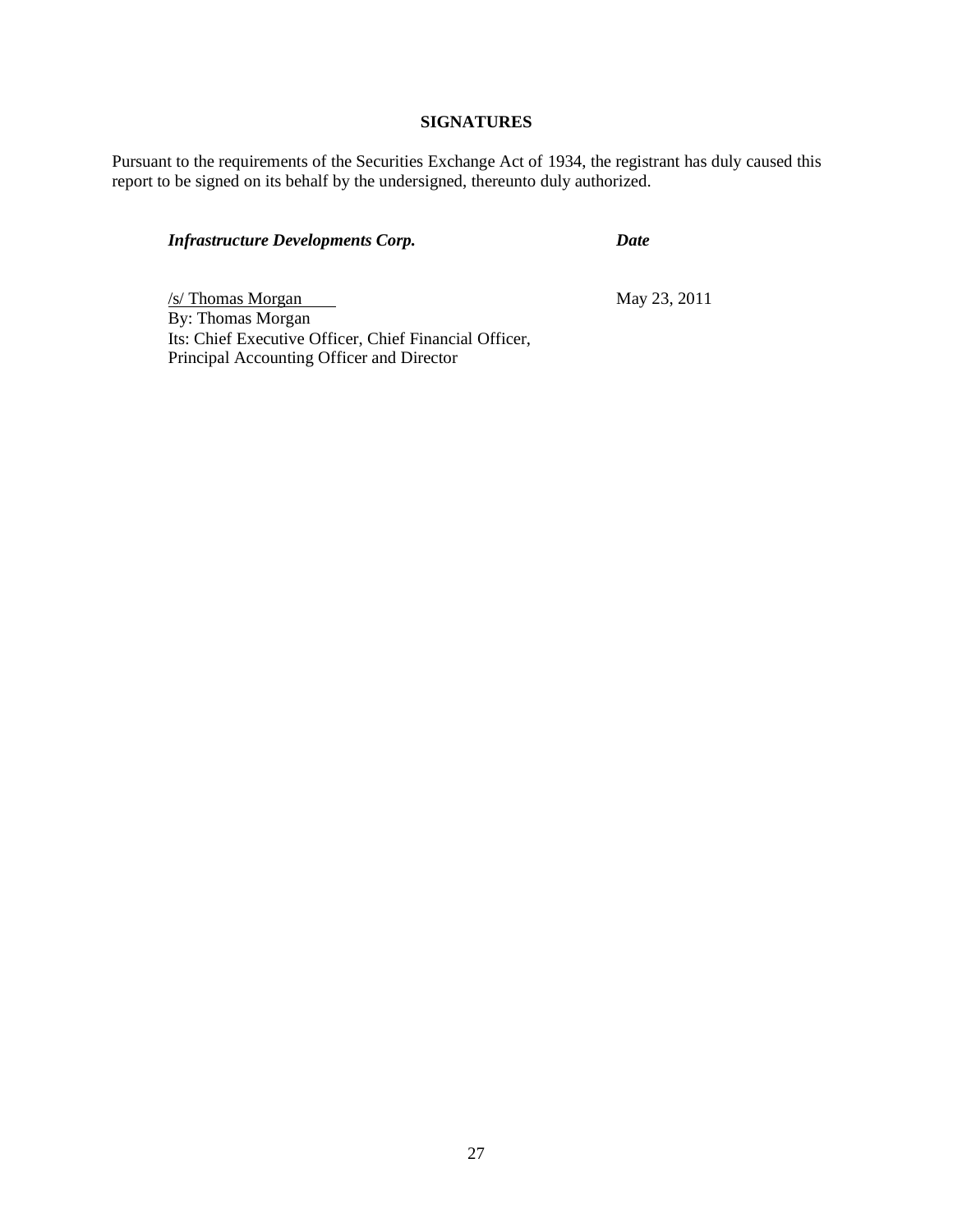## **INDEX TO EXHIBITS**

#### *Number Description*

- 3.1(a)\* Articles of Incorporation filed with the Nevada Secretary of State on August 10, 2006. Incorporated by reference as Exhibits to the Form SB-1 filed on May 11, 2007. 3.1(b)\* Certificate of Amendment to the Articles of Incorporation filed with the Nevada Secretary of State on April 23, 2007. Incorporated by reference to the Company's Registration Statement on Form SB-1 filed with the Commission on May 11, 2007. 3.1(c)\* The Certificate of Amendment to the Company's Articles of Incorporation was filed with the Secretary of State of the Nevada on March 1, 2010. Incorporated by reference to the Company's Definitive Information Statement on Schedule 14C as filed with the Commission on February 2, 2010. 3.1(d)\* The Certificate of Amendment to the Company's Articles of Incorporation was filed with the Secretary of State of the Nevada on April 9, 2010. Incorporated by reference to the Company's current Report on Form 8-K as filed with the Commission on April 14, 2010. 3.2\* Bylaws. Incorporated by reference to the Company's Registration Statement on Form SB-1 filed with the Commission on May 11, 2007. 10.1\* Asset Purchase Agreement, dated July 1, 2008, between  $1<sup>st</sup>$  Home Buy & Sell, Ltd. and DK Group N.A. N.V. Incorporated by reference to the Company's current Report on Form 8-K as filed with the Commission on July 3, 2008. 10.2\* Securities Purchase Agreement, dated July 1, 2008, between Intelspec, Intelspec LLC and Tom Morgan. Incorporated by reference to the Company's current Report on Form 8-K as filed with the Commission on April 26, 2010. 10.3\* Employment Agreement, dated August 1, 2008, between Intelspec and Tom Morgan. Incorporated by reference to the Company's current Report on Form 8-K as filed with the Commission on April 26, 2010. 10.4\* Share Exchange Agreement, dated September 2, 2008, between Intelspec and Power Track Projects, FZE. Incorporated by reference to the Company's current Report on Form 8-K as filed with the Commission on April 26, 2010. 10.5<sup>\*</sup> Split-Off Agreement, dated September 5, 2008, between 1<sup>st</sup> Home Buy & Sell, Ltd. and Pacific Coast Development Corp. Incorporated by reference to the Company's current Report on Form 8-K as filed with the Commission on September 9, 2008. 10.6\* Share Exchange Agreement dated April 1, 2010, between the Company and Intelspec. Incorporated by reference to the Company's current Report on Form 8-K as filed with the Commission on April 8, 2010. 10.7 Promissory Note with WWA Group, Inc., dated May 17, 2011. 21\* Subsidiaries. Incorporated by reference to the Company's current Report on Form 8-K as filed with the Commission on April 26, 2010. 31 Certification of the Chief Executive Officer and Chief Financial Officer pursuant to Rule 13a-14 of the Securities and Exchange Act of 1934, as amended, as adopted pursuant to Section 302 of the Sarbanes-Oxley Act of 2002 (attached). 32 Certification of the Chief Executive Officer and Chief Financial Officer pursuant to 18 U.S.C. Section 1350 as adopted pursuant to Section 906 of the Sarbanes-Oxley Act of 2002 (attached).
	- \* Incorporated by reference to previous filings of the Company.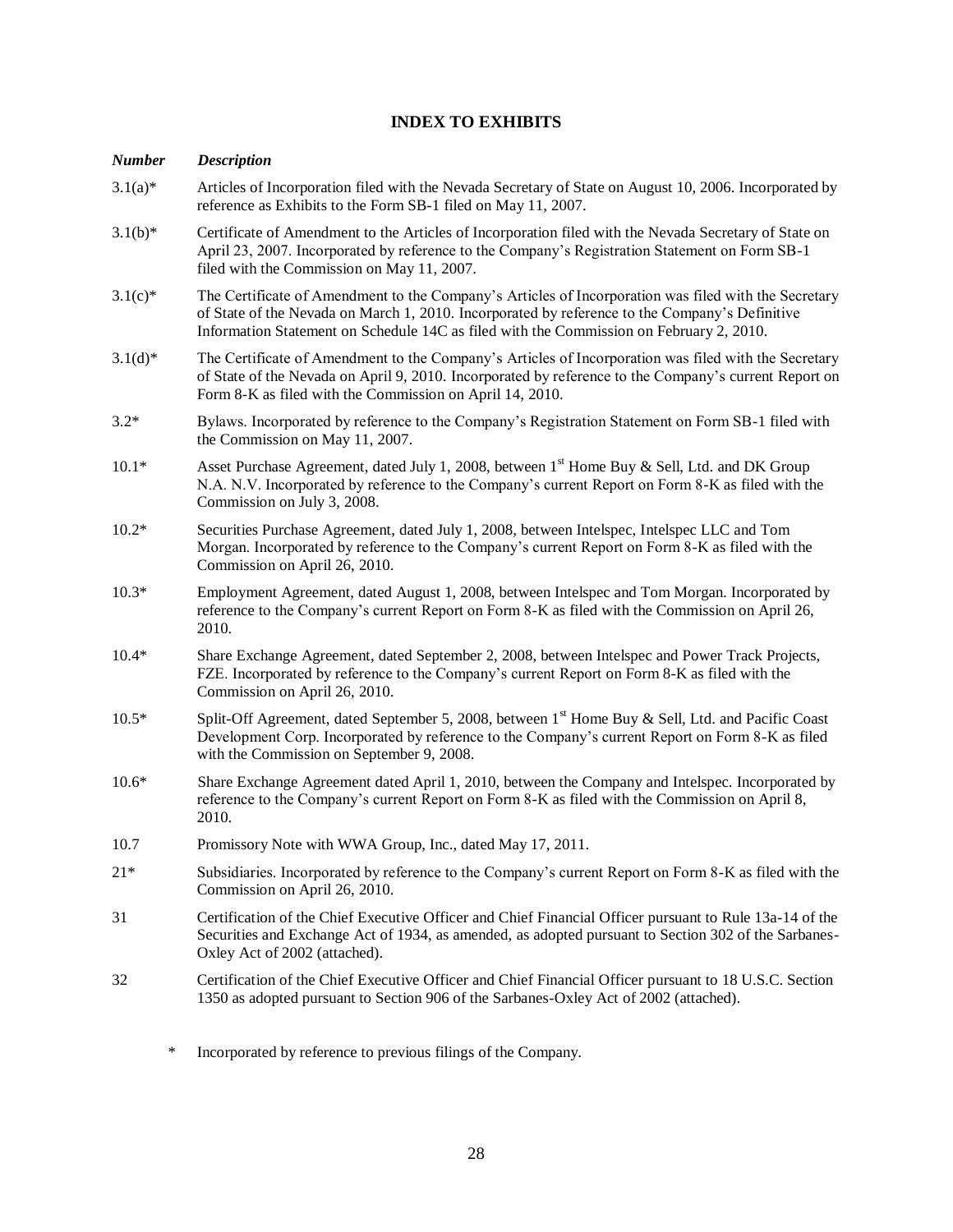**NOTICE: THIS NOTE HAS NOT BEEN REGISTERED UNDER THE SECURITIES ACT OF 1933, AS AMENDED, NOR UNDER ANY STATE SECURITIES LAW AND MAY NOT BE PLEDGED, SOLD, ASSIGNED OR TRANSFERRED UNLESS (I) A REGISTRATION STATEMENT WITH RESPECT THERETO IS EFFECTIVE UNDER THE SECURITIES ACT OF 1933, AS AMENDED, AND ANY APPLICABLE STATE SECURITIES LAW REQUIREMENTS HAVE BEEN MET OR (II) EXEMPTIONS FROM THE REGISTRATION REQUIREMENTS UNDER THE SECURITIES ACT OF 1933, AS AMENDED, AND THE REGISTRATION OR QUALIFICATION REQUIREMENTS OF APPLICABLE STATE SECURITIES LAWS ARE AVAILABLE.**

## **PROMISSORY NOTE**

US\$2,442,000 May 17, 2011

FOR VALUE RECEIVED, the undersigned, **Infrastructure Developments Corp.**, a Nevada corporation, with offices located at 299 S. Main Street, 13<sup>th</sup> Floor, Salt Lake City, Utah, 84111 (the "**Maker**"), unconditionally promises to pay to the order of **WWA Group, Inc.**, a Nevada company, with offices at 404 W. Powell Lane, Suite 303-304, Austin, Texas, 78753 (the "**Payee**"), the Maker's indebted amount in the principal sum of two million, four hundred and forty two thousand U.S. Dollars (**U.S. \$2,442,000**), together with interest on such principal amount as provided (this "**Note**").

**1. Interest.** The unpaid principal balance of this Note shall bear interest from the date of this Note until this Note shall have been paid in full at the lower of (i) six percent (6%) per annum, or (ii) the maximum non-usurious rate of interest permissible under applicable law; provided, however, that any amount not paid when due in accordance with the terms of this Note shall bear interest from the date such payment was due until paid at the lower of (i) twelve percent (12%) per annum or (ii) the maximum nonusurious rate of interest permissible under applicable law.

**2. Payment of Principal and Interest.** Principal and accrued interest under this Note shall be paid in full by May 17, 2016 (the "**Maturity Date**"). Interest on this Note shall be computed on the basis of a year of 365 days for the actual number of days elapsed.

**3. Currency; Place of Payment.** Principal and all accrued interest is payable in lawful money of the United States of America and in immediately available funds, at 404 W. Powell Lane, Suite 303-304, Austin, Texas, 78753, or at such other address as the Payee may from time to time designate in writing.

**4. Prepayment.** Maker may, but shall not be required to, pre-pay principal and interest on this Note in whole or in part at any time. Should Maker elect to pre-pay a portion of this Note, Maker shall receive a pre-payment discount on the paid amount (to encourage early payment on the Note) according to the following table:

| <b>Payment Discount</b>     | <b>Payment Discount</b> |
|-----------------------------|-------------------------|
| <b>Period</b>               | Percentage              |
| May 18, 2011 - May 17, 2012 | 20.0%                   |
| May 18, 2012 - May 17, 2013 | 15.0%                   |
| May 18, 2013 - May 17, 2014 | 10.0%                   |
| May 18, 2014 - May 17, 2015 | 5.0%                    |
| May 18, 2015 - May 17, 2016 | 2.5%                    |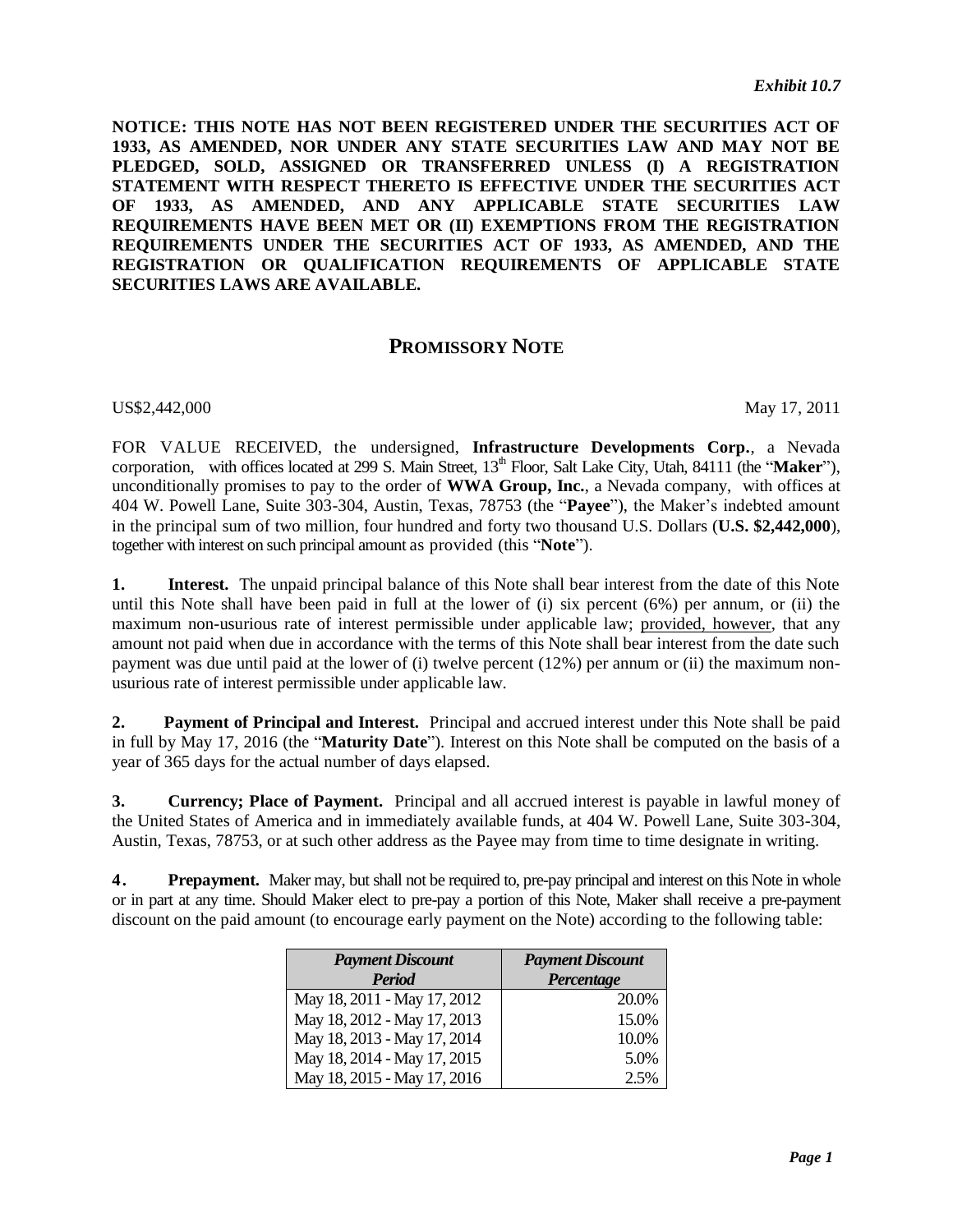**5. No Set-Off.** Other than as stipulated in Item 4 with respect to pre-payment, payment of principal and interest on this Note shall be made without any deductions whatsoever, including but not limited to any deduction for any set-off, recoupment or counterclaim. Unless the Payee otherwise agrees, all payments on this Note shall be applied first to accrued and unpaid interest and then to unpaid principal.

6. **Board of Directors Appointment.** The Payee shall have the right to hold one seat on the Maker's board of directors. The Payee may nominate its member for the Maker's board of directors at any time and the Maker's board of directors shall appoint such nominated member as soon as practicable thereafter.

**7. Severability.** Any provision of this Note that is prohibited or unenforceable in any jurisdiction shall, as to such jurisdiction, be ineffective to the extent of such prohibition or unenforceability without invalidating the remaining portions of this Note in such jurisdiction, and any such prohibition or unenforceability in any such jurisdiction shall not invalidate or render unenforceable such provision in any other jurisdiction.

### **8. No Waiver; Cumulative Remedies.**

**a.** The Payee shall not, by any act (except by a written instrument executed and delivered in accordance with subparagraph (b) below), delay, indulgence, omission or otherwise be deemed to have waived any right, remedy or other power under this Note or to have acquiesced in any default under this Note. The rights, remedies and powers provided to the Payee under this Note are cumulative, may be exercised singly or concurrently, and are not exclusive of and shall be in addition to all other rights, remedies, or powers provided by applicable law. The Payee may exercise any or all rights, remedies and powers at any time(s) in any order which the Payee chooses in its discretion.

**b.** No waiver, amendment, supplement or other modification of any of the terms or provisions of this Note shall be effective unless set forth in a writing executed and delivered by the party sought to be charged.

**9. Events of Default; Acceleration.** An "**Event of Default**" shall exist under this Note if any one of the following occurs:

**a.** Maker shall fail to make any payment when due under this Note (including any payment due by reason of acceleration) and such failure shall continue for a period of five days after the Payee shall have given the Maker written notice of such failure.

**b.** Maker shall fail to appoint the Payee's nominee to the board of directors as stipulated in Item 6 within 14 days of the Payee's notice of nomination to the board of directors.

**c.** Dissolution, liquidation, business failure of the Maker or any guarantor of this Note, appointment of a liquidator or receiver for any of the property of the Maker or any guarantor of this Note, assignment for the benefit of creditors by the Maker or any guarantor of this Note, or the commencement of any case or proceeding under any bankruptcy or insolvency laws by or against the Maker or any guarantor of this Note, or failure of the Maker or any guarantor generally to pay its debts when they become due.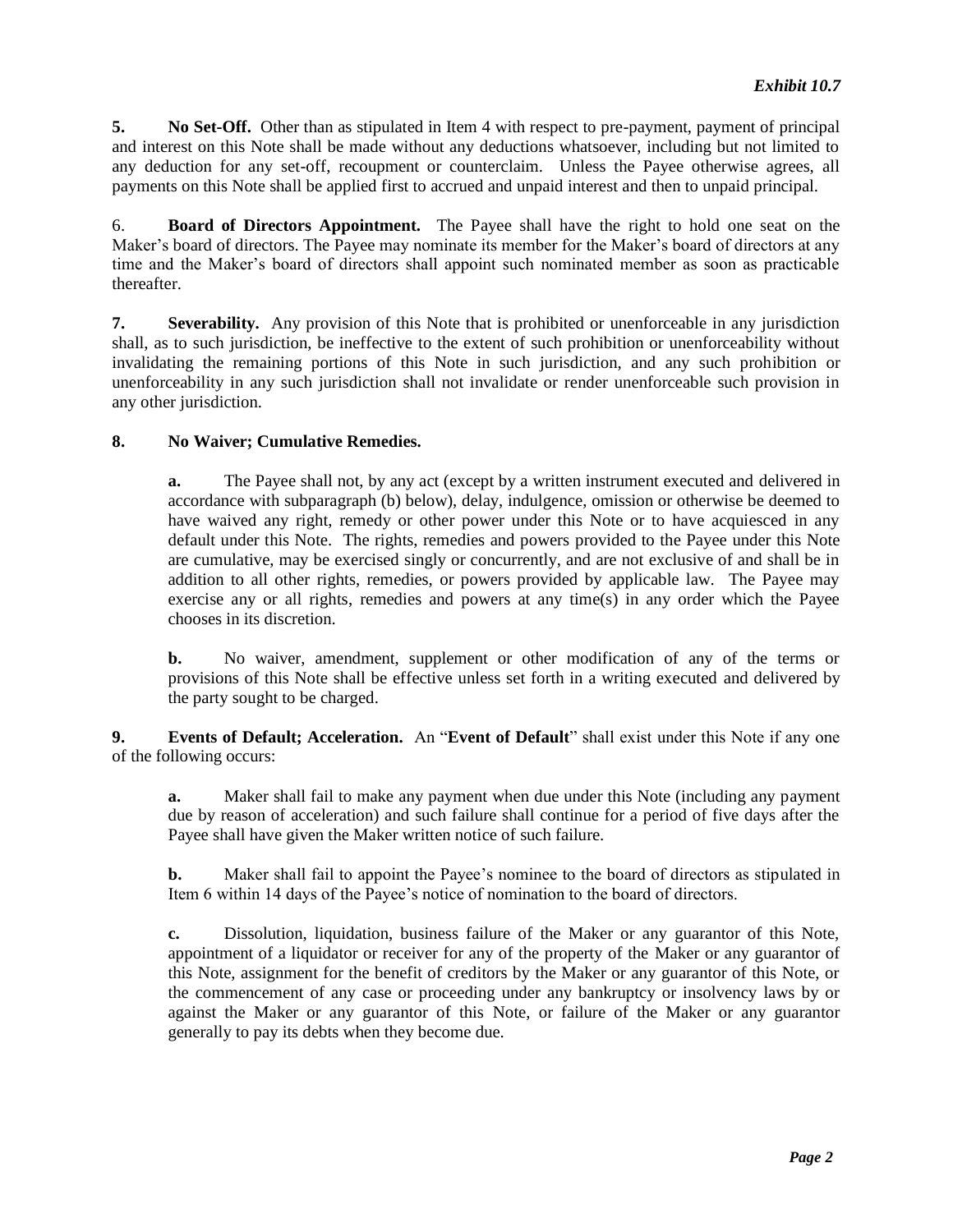Upon the occurrence and at any time during the continuance of any Event of Default, the Payee, by written notice to the Maker, may declare the entire unpaid principal balance of this Note and all accrued and unpaid interest on this Note to be due and payable immediately, and upon any such declaration the entire unpaid principal balance of this Note and all accrued and unpaid interest on this Note shall become immediately due and payable, without the need for presentment, demand for payment, protest, notice of dishonor or protest or any other notice of any kind, all of which are expressly waived by the Maker.

**10. Collection Expenses.** If this Note is placed in the hands of an attorney for collection, or is collected in whole or in part by suit or through bankruptcy proceedings or other legal proceedings of any kind, the Maker agrees to pay, in addition to all other sums payable under this Note, all costs and expenses of collection and enforcement, including, but not limited to, reasonable attorneys' fees.

**11. Usury.** It is the intent of the Payee in accepting this Note and the Maker in the execution of this Note to contract in strict compliance with applicable usury law. In furtherance of that intent, the Payee, by accepting this Note, and the Maker stipulate and agree that none of the terms and provisions contained in this Note, or in any other agreement by the Maker in favor of the Payee, shall ever be construed to create a contract to pay for the use, forbearance or detention of money, or interest, at a rate in excess of the maximum non-usurious interest rate permitted to be charged by applicable law.

Neither the Maker nor any guarantors, endorsers or other parties now or in the future becoming liable for payment of this Note shall be required to pay interest on the Note, or on any other agreement by the Maker in favor of the Payee, at a rate in excess of the maximum non-usurious interest that may lawfully be charged under applicable law, and the provisions of this Item 11 shall control over all other provisions of this Note or any other agreement which may be in apparent conflict with Item 11.

The Payee, by its acceptance of this Note, expressly disavows any intention to charge or collect excessive unearned interest or finance charges in the event the maturity of this Note is accelerated. If the Payee shall collect monies and/or any other thing of value deemed to constitute interest that would increase the effective interest rate on this Note to a rate in excess of the maximum non-usurious rate of interest permitted to be charged by applicable law (whether as a result of acceleration of this Note, pre-payment, or otherwise), an amount equal to interest in excess of the lawful rate shall, upon such determination, at the option of the Payee, be either immediately returned to the Maker or credited against the principal balance of this Note then outstanding, in which event any and all penalties of any kind under applicable law as a result of such excess interest shall be inapplicable.

By execution of this Note, the Maker acknowledges that it believes the indebtedness evidenced by this Note (and interest on such indebtedness) to be non-usurious and agrees that if, at any time, the Maker should have reason to believe the same is in fact usurious, it will give the Payee notice of such condition and the Maker agrees that the Payee shall have 90 days after receipt of such notice in which to make appropriate refund or other adjustment in order to correct such condition if in fact such condition exists.

The term "applicable law" as used in this Item 11 shall mean the internal laws of the State of Utah or the laws of the United States, whichever laws provide for the lowest maximum non-usurious rate of interest applicable to indebtedness similar to that represented by this Note, as such laws now exist or may be changed or amended or come into effect in the future.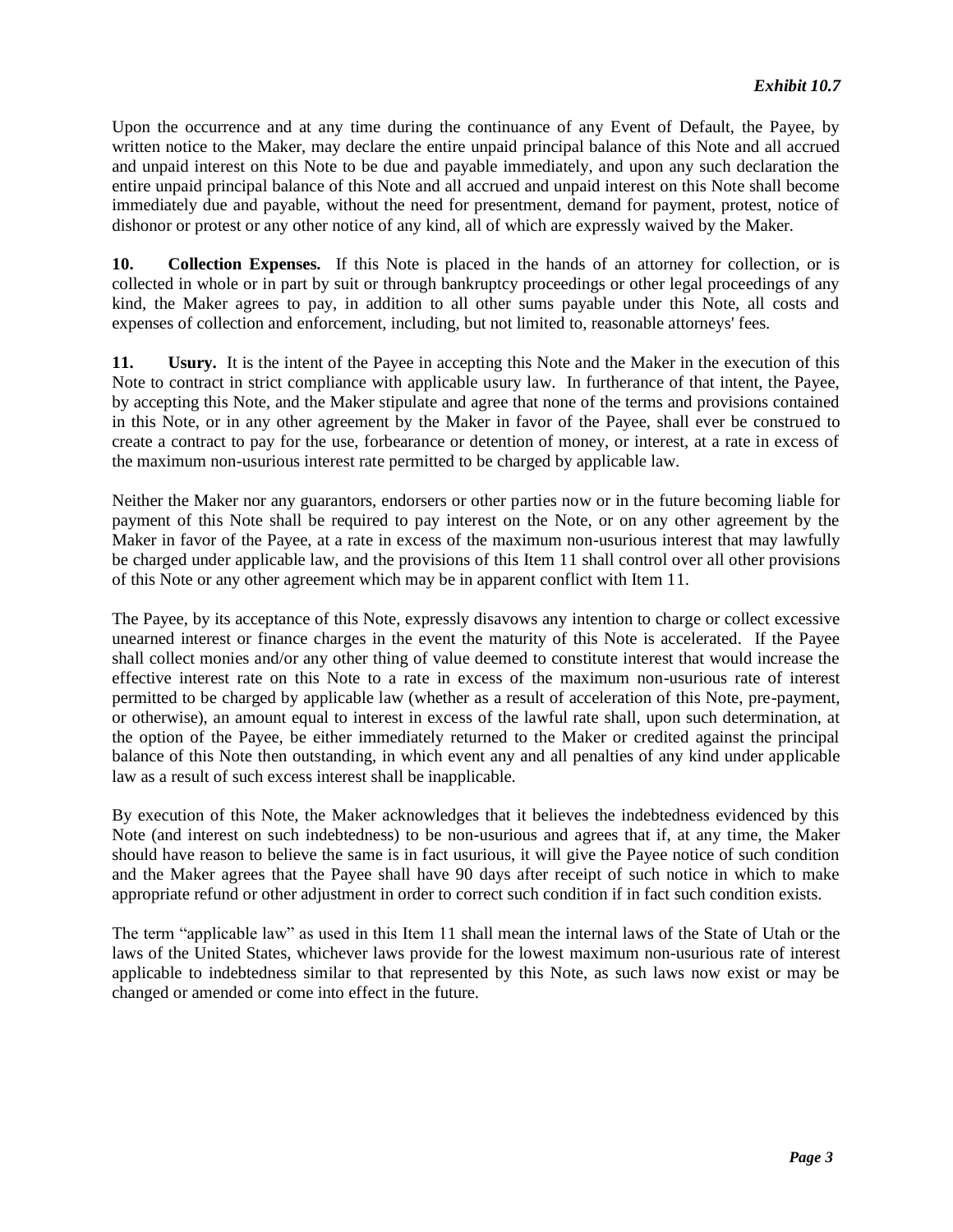**12. Certain Waivers.** The Maker and any guarantor, endorser or other surety with respect to this Note (collectively, the "**Obligors**") and each of them (i) waive(s) presentment, diligence, protest, demand, notice of demand, notice of acceptance or reliance, notice of non-payment, notice of dishonor, notice of protest and all other notices to parties in connection with the delivery, acceptance, performance, default or enforcement of this Note, or any endorsement or guaranty of this Note; (ii) consent(s) to any and all delays, extensions, renewals or other modifications of this Note or the debt evidenced by this Note, any waivers of any term of this Note, any subordination of the debt evidenced by this Note, and any failure to act by the Payee or any other forbearance or indulgence shown by the Payee, from time to time and in one or more instances (without notice to or assent from any of the Obligors) and agree(s) that none of the foregoing shall release, discharge or otherwise impair any of their liabilities; (iii) agree(s) that the full or partial release or discharge of any Obligor shall not release, discharge or otherwise impair the liabilities of any other Obligor(s); and (iv) waive(s) any defenses based on surety-ship.

**13. Governing Law.** THIS NOTE SHALL BE GOVERNED BY AND CONSTRUED AND INTERPRETED IN ACCORDANCE WITH THE LAWS OF THE STATE OF UTAH, WITHOUT REGARD TO ITS RULES PERTAINING TO CONFLICTS OF LAWS.

IN WITNESS WHEREOF, the Maker has executed and delivered this Note as of the date set forth above.

### **Maker**:

Infrastructure Developments Corp.

By: /s/ Thomas R. Morgan Thomas R. Morgan, Chief Executive Officer

### **Accepted by Payee**:

WWA Group, Inc.

By: /s/ Eric Montandon Eric Montandon, Chief Executive Officer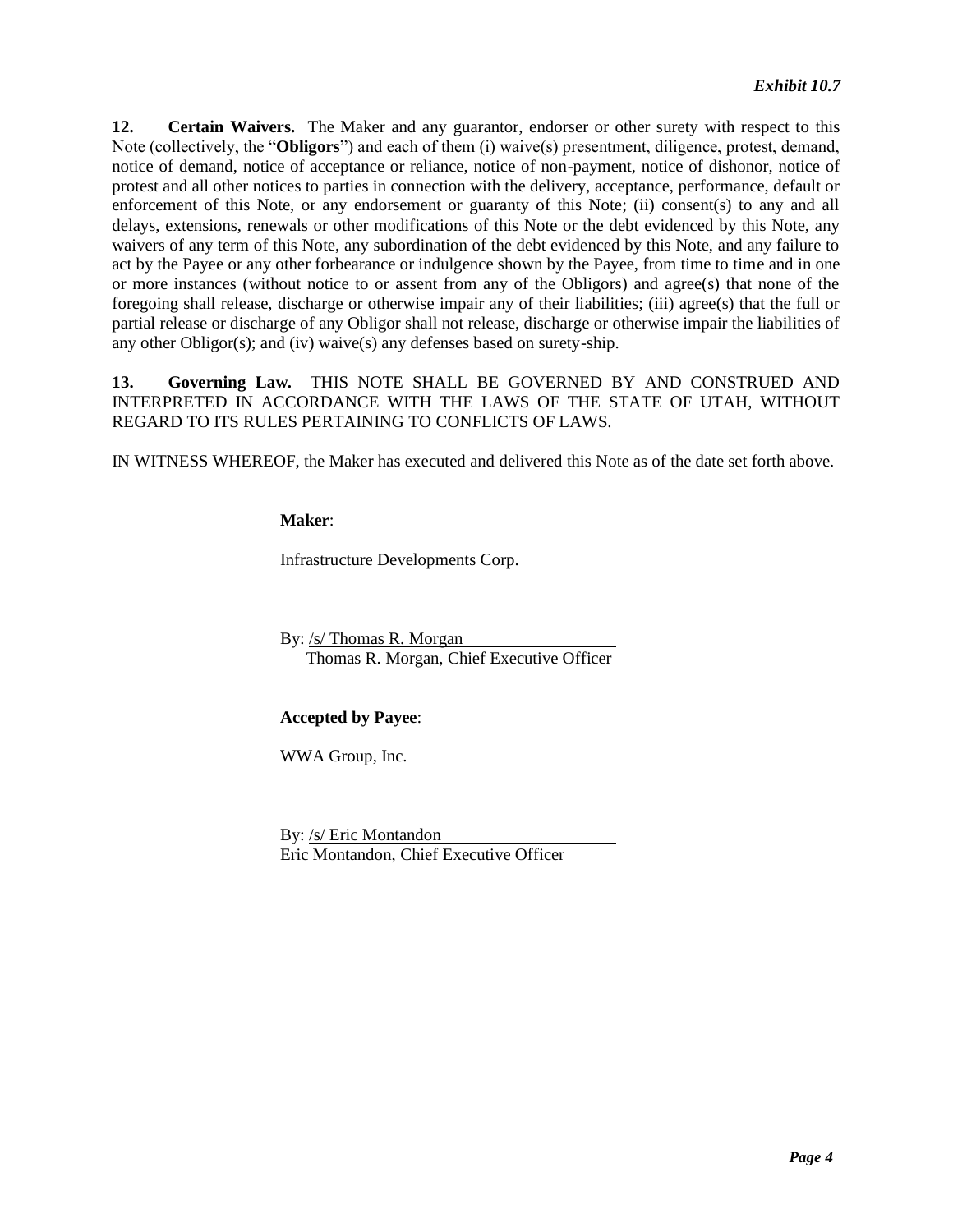### CERTIFICATION OF CHIEF EXECUTIVE OFFICER AND CHIEF FINANCIAL OFFICER PURSUANT TO RULE 13a-14 OF THE SECURITIES EXCHANGE ACT OF 1934, AS AMENDED, AS ADOPTED PURSUANT TO SECTION 302 OF THE SARBANES-OXLEY ACT OF 2002

I, Thomas Morgan, certify that:

1. I have reviewed this report on Form 10-Q of Infrastructure Developments Corp.;

2. Based on my knowledge, this report does not contain any untrue statement of a material fact or omit to state a material fact necessary to make the statements made, in light of the circumstances under which such statements were made, not misleading with respect to the period covered by this report;

3. Based on my knowledge, the financial statements, and other financial information included in this report, fairly present in all material respects the financial condition, results of operations and cash flows of the registrant as of, and for, the periods presented in this report;

4. The registrant's other certifying officer(s) and I are responsible for establishing and maintaining disclosure controls and procedures (as defined in Exchange Act Rules 13a-15(e) and 15d-15(e) and internal control over financial reporting (as defined in the Exchange Act Rules 13a-15(f) and 15d-15(f) for the registrant and have:

- a) Designed such disclosure controls and procedures, or caused such disclosure controls and procedures to be designed under our supervision, to ensure that material information relating to the registrant, including its consolidated subsidiaries, is made known to us by others within those entities, particularly during the period in which this report is being prepared;
- b) Designed such internal control over financial reporting, or caused such internal control over financial reporting to be designed under our supervision, to provide reasonable assurance regarding the reliability of financial reporting and the preparation of financial statements for external purposes in accordance with generally accepted accounting principles;
- c) Evaluated the effectiveness of the registrant's disclosure controls and procedures and presented in this report our conclusions about the effectiveness of the disclosure controls and procedures, as of the end of the period covered by this report based on such evaluation; and
- d) Disclosed in this report any change in the registrant's internal control over financial reporting that occurred during the registrant's most recent fiscal quarter (the registrant's fourth fiscal quarter in the case of an annual report) that has materially affected, or is reasonably likely to materially affect, the registrant's internal control over financial reporting; and

5. The registrant's other certifying officer(s) and I have disclosed, based on our most recent evaluation of internal control over financial reporting, to the registrant's auditors and the audit committee of the registrant's board of directors (or persons performing the equivalent functions):

- a) All significant deficiencies and material weaknesses in the design or operation of internal controls over financial reporting which are reasonably likely to adversely affect the registrant's ability to record, process, summarize and report financial information; and
- b) Any fraud, whether or not material, that involves management or other employees who have a significant role in the registrant's internal controls over financial reporting.

Date: May 23, 2011

/s/ Thomas Morgan Thomas Morgan Chief Executive Officer and Chief Financial Officer